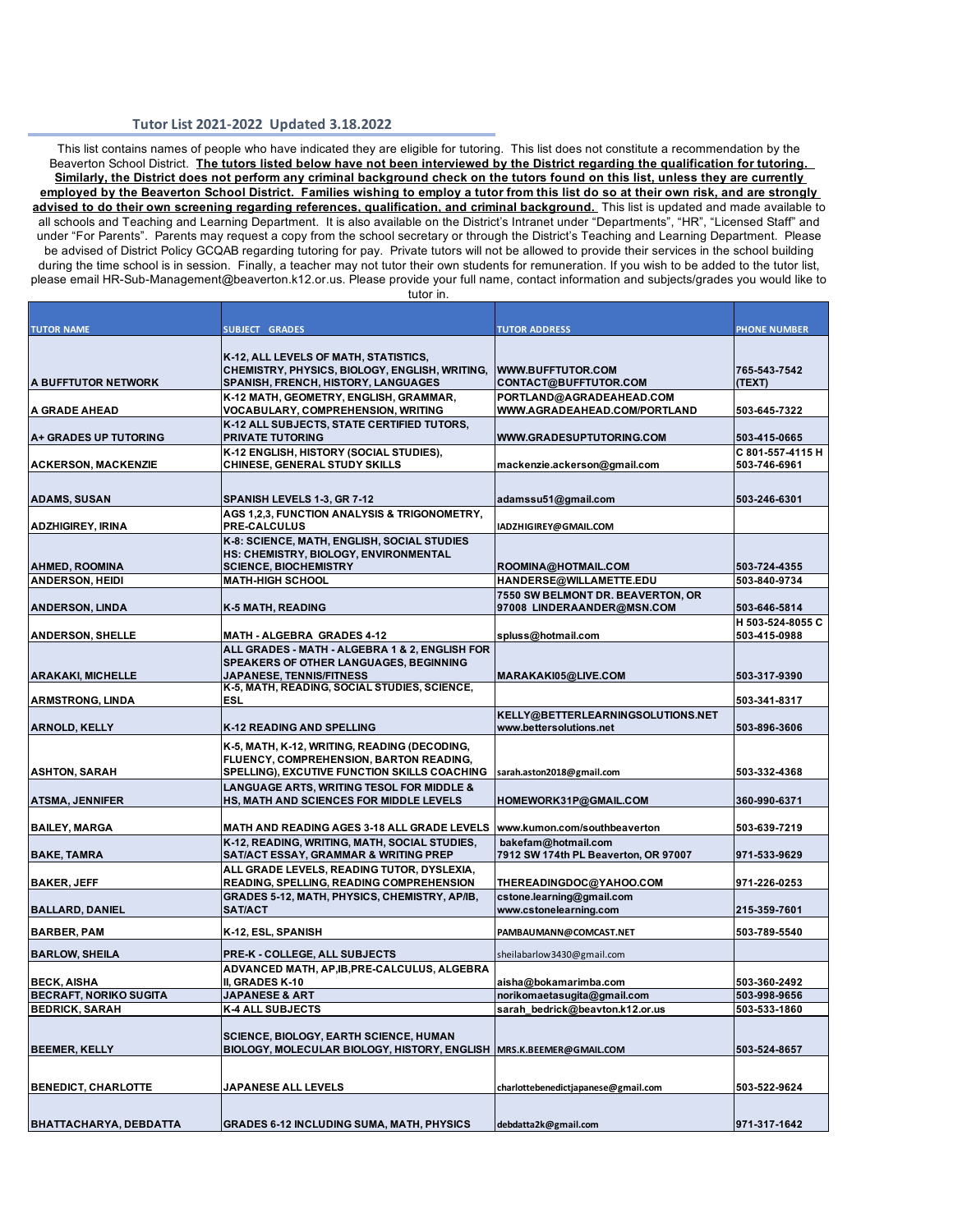| <b>BIEDERBECK, DEBRA</b>                                | MIDDLE/HIGH SCHOOL MATH, ALGEBRA, GEOMETRY,<br>FUNCTIONAL ANALYSIS, PRE-CALCULUS                                                  | debrabie@comcast.net                                                                          | 503-524-8657                 |
|---------------------------------------------------------|-----------------------------------------------------------------------------------------------------------------------------------|-----------------------------------------------------------------------------------------------|------------------------------|
|                                                         | ALL LEVELS, CHEMISTRY, PHYSICS, SPANISH,                                                                                          |                                                                                               |                              |
| <b>BINGHAM, QUINLAN</b>                                 | <b>ALGEBRA 2, CALCULUS</b>                                                                                                        | qbingham@zagmail.gonzaga.edu                                                                  | 503-246-6242                 |
| <b>BLACK, ALICIA</b>                                    | K-5, READING                                                                                                                      | aliciablack23@gmail.com                                                                       | 503-302-9283                 |
| <b>BLOCH, DOUGLAS</b>                                   | MATH, K-12 TO PRE-CALCULUS, SUMMA                                                                                                 | 4226 NE 23RD AVE PORTLAND OR 97211                                                            | 503-284-2848                 |
| <b>BLOSSER CTR FOR DYSLEXIA</b>                         | <b>DYSLEXIA RESOURCES</b>                                                                                                         | THEBLOSSERCENTER.ORG                                                                          | 503-234-4060                 |
| <b>BODNER, PEGGY</b>                                    | MIDDLE/JUNIOR/HIGH SCHOOL; TERM OR<br>RESEARCH PAPERS ALL SUBJECTS                                                                | PDXPEGGY@GMAIL.COM                                                                            | 503-780-6250                 |
| <b>BOETEL, JAMIE</b>                                    | K-5, MATH, READING, CONTENT (SCIENCE AND<br><b>HEALTH), WRITING</b>                                                               |                                                                                               | 503-943-9181                 |
|                                                         |                                                                                                                                   |                                                                                               |                              |
| <b>BOLTAK, ZOE</b>                                      | ESL, ART, RUSSIAN, K-12 & ADULT                                                                                                   | 1590 NW 175TH PLACE BEAVERTON OR 97006 503-690-7392<br>911 SW 21ST AVE APT 206 PORTLAND. OR   |                              |
| <b>BOWMAN, COLBY</b>                                    | <b>3RD-ALL SUBJECTS AREAS</b>                                                                                                     | 97205                                                                                         | 971-241-0636                 |
| <b>BROCK, SUSAN</b>                                     | <b>GRADES 3-6, MATH</b>                                                                                                           | 9590 SW 151ST AVE BEAVERTON OR 97007                                                          | 503-524-7420                 |
|                                                         | 6-12 SOCIAL STUDIES, ENGLISH LITERATURE, MATH,                                                                                    | sbrockett01@gmail.com                                                                         |                              |
| <b>BROCKETT, SAMONE</b>                                 | <b>SCIENCE</b>                                                                                                                    | www.tutorfi.com/samone                                                                        | 503-446-3283                 |
| <b>BUELLESBACH, LISA</b>                                | K-12 MATH<br><b>PRE-K-12, ALL ACADEMIC SUBJECTS, EXECUTIVE</b>                                                                    | mslisaclaire@gmail.com                                                                        |                              |
|                                                         | FUNCTIONING SKILLS, SOCIAL/EMTIONAL LEARNING                                                                                      | bundy.erika@gmail.com                                                                         |                              |
| <b>BUNDY, ERIKA</b>                                     | AND BEHAVIOR MANAGEMENT,                                                                                                          | PILLAREDUCATION.ORG                                                                           | 503-781-0223                 |
|                                                         | 6-12 ALL MATH, ALGEBRA, GEOMETRY,                                                                                                 |                                                                                               |                              |
| <b>BURCH, TERRY</b>                                     | PRECALCULUS, CALCULUS, SCIENCE PHYSICS                                                                                            | terry_d_burch@yahoo.com                                                                       | 503-927-1378                 |
| <b>BURKE, MARISSA</b>                                   | K-5, ALL SUBJECTS                                                                                                                 | marissakburke@gmail.com                                                                       | 503-884-2442                 |
|                                                         |                                                                                                                                   | 4490 SW MUELLER DR. L201 BEAVERTON.                                                           |                              |
| <b>CABLE, MARLENE</b>                                   | <b>MATH THROUGH ALGEBRA I, ML SCIENCE</b>                                                                                         | OREGON 97007 smc2k@earthlink.net                                                              |                              |
|                                                         | PRE K - 6TH GR, LANGUAGE ARTS, MATH, READING                                                                                      |                                                                                               |                              |
| <b>CALL, ELDONA</b>                                     | <b>SPECIALIST</b>                                                                                                                 | 6975 SW 78TH PORTLAND OR 97223                                                                | 503-246-9845                 |
| <b>CAMPOS DE SHAW, SYLVIA</b>                           | K-5, READING(DYSLEXIA, LD, ADHD),<br>ORTON-GILLINGHAM/BARTON SYSTEM, MATH                                                         | SYLVIA.SHAW.READING@GMAIL.COM                                                                 | 503-690-8740                 |
|                                                         | DRUM SET/PERCUSSION, ALL GENRES/STYLES,                                                                                           |                                                                                               |                              |
| <b>CARNEY, CRAIG</b>                                    | <b>TECHNIQUES &amp; MUSIC READING AT ANY LEVEL</b>                                                                                |                                                                                               | 503-804-4376                 |
|                                                         | <b>MATH 6-12, PHYSICS, COMPUTER</b>                                                                                               | 14765 NW FORESTEL LOOP BEAVERTON, OR                                                          |                              |
| <b>CARPENTER, RALPH</b>                                 | <b>SCIENCE/PROGRAMMING</b>                                                                                                        | 97006 RALPHCAR@VERIZON.NET                                                                    | 503-645-9695                 |
| <b>CATALYST EDUCATION AND</b><br><b>CAREER PATHWAYS</b> | <b>ALL SUBJECTS K-12</b>                                                                                                          | danielle@catalystpathways.com                                                                 | 503-683-1076                 |
|                                                         |                                                                                                                                   | 10170 SW TRAPPER TERRACE BEAVERTON                                                            |                              |
| <b>CHAPMAN, HELEN</b>                                   | <b>1-2 READING</b>                                                                                                                | OR 97008                                                                                      | 503-579-0919                 |
| <b>CHASE, CATHY</b>                                     | ENGLISH, MIDDLE & HIGH SCHOOL, LANGUAGE<br>AETS, SAT PREP, TESTS, ESSAYS, READING,<br><b>WRITING</b>                              | CATCHASEU@COMCAST.NET<br>CATCHASE1@YAHOO.COM                                                  | 971-226-8446                 |
|                                                         | 6-8 BASIC MATH, BASIC SCIENCE, SOCAIL                                                                                             |                                                                                               |                              |
| CHAU, VUTHA                                             | <b>STUDIES, READING, FRENCH</b>                                                                                                   |                                                                                               | 503-531-2799                 |
| <b>COLLEGE NANNIES &amp; TUTORS</b>                     | <b>GRADES 6-12 ALL SUBJECTS, SAT/ACT EXAM PREP</b>                                                                                | 12670 NW CORNELL RD, PORTLAND 97229<br>WWW.COLLEGENANNIESANDTUTORS.COM/BEAVERT<br><b>ONOR</b> | 503-985-9414                 |
|                                                         | K-12:READING, MATH, SOCIAL STUDIES, GENERAL                                                                                       |                                                                                               |                              |
| <b>COOK, DON</b>                                        | <b>STUDY SKILLS</b>                                                                                                               | DONCOOK@COMCAST.NET                                                                           | 503-329-1594                 |
| <b>COOK, STEFANIE</b>                                   | <b>SPANISH LEVELS 1-4</b>                                                                                                         | STEFANIECOOK@GMAIL.COM                                                                        | 503-713-7749                 |
| COPE, BARBARA                                           | <b>ESL/READING</b>                                                                                                                |                                                                                               | 503-515-6776                 |
| <b>COVINGTON, BREEZY</b>                                | <b>SAT PREP CLASSES</b>                                                                                                           | 4830 SW 177TH AVE BEAVERTON OR 97007                                                          | 503-453-3713<br>503-995-6005 |
| <b>CREATE YOUR SUCCESS, LLC</b>                         | K-12 ALL, SUBJECTS                                                                                                                | WWW.CREATEYOURSUCCESS.BIZ                                                                     |                              |
| <b>CRENSHAW, CATHERINE</b>                              | GRADES 1-12 READING, WRITING, GRADES 1-5 MATH   catcrenshaw2020@gmail.com                                                         |                                                                                               | 541-613-0822                 |
| <b>DENNIS, MARY</b>                                     | <b>1-5TH, ANY SUBJECT</b>                                                                                                         | 8775 SW BECKER DR PORTLAND OR 97223                                                           | 503-246-0213                 |
|                                                         | K-12, LITERACY, MATH, HOMEWORK                                                                                                    | mdenny@overthemoontutoring.com<br>https://www.overthemoontutoring.com/                        | 603-770-5724                 |
| <b>DENNY, MICHELLE</b>                                  |                                                                                                                                   | 16147 SW AUDUBON ST #103 BEAVERTON OR                                                         |                              |
| <b>DENTEL, CHRISTINE</b>                                | K-6 READING & MATH                                                                                                                | 97006                                                                                         | 503-644-1425                 |
|                                                         | 9-12, BIOLOGY, AP BIOLOGY, CHEMISTRY, AP                                                                                          |                                                                                               |                              |
| <b>DESHPANDE, ANU</b>                                   | <b>CHEMISTRY</b>                                                                                                                  | ANU.ANUDESH@GMAIL.COM                                                                         |                              |
| <b>DEYOUNG, DINA</b>                                    | K-6 ALL SUBJECTS                                                                                                                  | www.TutorFi.com/DinaDeYoung                                                                   | 503-590-6979                 |
|                                                         | ALL GRADE LEVELS, SPECIALIZE IN ACADEMIC<br>COACHING (ORGANIZATION, TIME- MANAGEMENT,<br>STUDY SKILLS), ADHD AND LD'S; ALSO MATH, | amy@studywisetutoring.com                                                                     |                              |
| <b>DISHLIP, AMY</b>                                     | <b>SCIENCE, AND WRITING</b>                                                                                                       | studywisetutoring.com                                                                         | 503-789-3184                 |
| <b>DORR, KRISTA</b>                                     | K-3, ALL SUBJECTS                                                                                                                 | Krdorr@yahoo.com                                                                              | 503-880-1048                 |
|                                                         |                                                                                                                                   |                                                                                               | H 503-764-9924 C             |
| <b>DOUGLAS, PATTI</b>                                   | K-8 ALL SUBJECTS, 9-12 BIOLOGY                                                                                                    | premag7@gmail.com                                                                             | 503-830-3436                 |
| <b>DREIER, CHRISTINE</b>                                | <b>GRADE 5-9 MATH, 9TH GRADE INCLUDES 1ST YR</b><br>ALGEBRA AND 1ST YR GEOMETRY                                                   | christinemathtutoring.com<br>www.christinemathtutoring.com                                    | 503-334-7816                 |
|                                                         | ELEMENTARY-ENGLISH, READING, SOCIAL STUDIES                                                                                       |                                                                                               | H 503-533-1090 C             |
| <b>EDWARDS M.A., GLENDA</b>                             | <b>AND SCIENCE</b>                                                                                                                | Elmonica school area                                                                          | 971-506-2381                 |
| ELLIOTT, AMANDA                                         | K-3 READING, WRITING AND MATH                                                                                                     | amanda elliott@beavton.k12.or.us                                                              | 541-7604297                  |
|                                                         |                                                                                                                                   |                                                                                               |                              |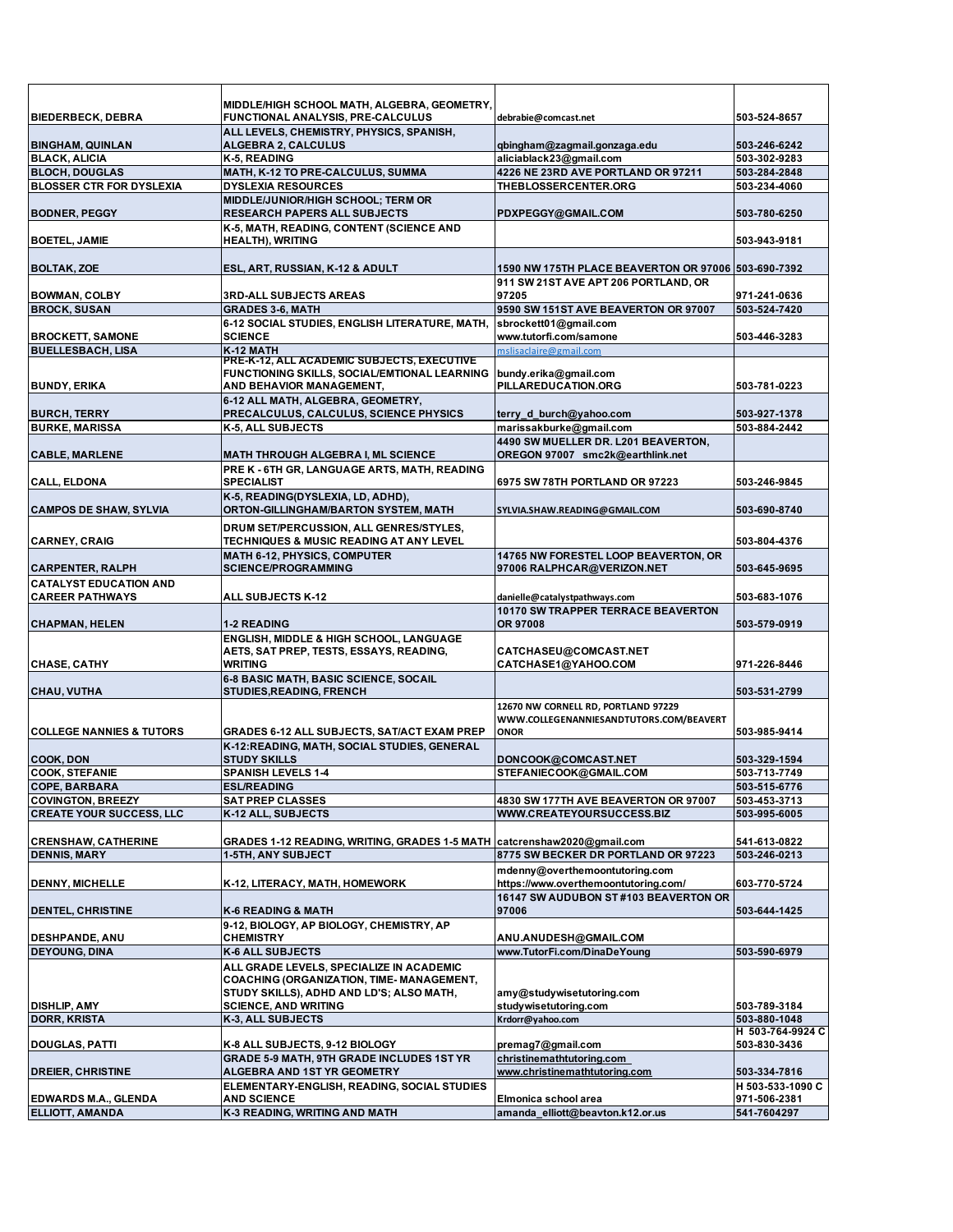|                                                        | GRADES 9-12, ENGLISH, IB ENGLISH, CREATIVE                                                          |                                                                        |                                  |
|--------------------------------------------------------|-----------------------------------------------------------------------------------------------------|------------------------------------------------------------------------|----------------------------------|
|                                                        | <b>WRITING, READING COMPREHENSION, LITERARY</b>                                                     |                                                                        |                                  |
| <b>EMMS, MEGAN</b>                                     | ANALYSIS, MLA FORMAT, LATIN STEMS,<br><b>VOCABULARY EXPANSION</b>                                   | megan_emms@beaverton.k12.or.us                                         | 971-563-3066                     |
|                                                        | K-6 ALL SUBJECTS, 7-8 ENGLISH/WRITING, ENGLISH                                                      |                                                                        |                                  |
| <b>ESPADA, SHELLEY</b>                                 | <b>AS A SECOND LANGUAGE</b>                                                                         | SHELLEY.ESPADA@GMAIL.COM                                               | 336-905-1805                     |
|                                                        | MATH TO ALGEBRA II INCLUDING GEOMETRY,                                                              |                                                                        |                                  |
|                                                        | READING AND WRITING, SOCIAL STUDIES,<br>LANGUAGE ARTS, AP ECONOMICS, & SAT/PSAT TEST                |                                                                        |                                  |
| <b>EVENSEN, STUART</b>                                 | <b>PREP</b>                                                                                         | STUEYEVENSEN@YAHOO.COM                                                 | 503-317-9441                     |
| <b>FEUZ, SHERYL</b>                                    | <b>ELEM READING &amp; WRITING</b>                                                                   |                                                                        | 503-722-4015                     |
| <b>FINEBERG, JONI</b>                                  | ALL SUBJECTS, READING, MATH - ALGEBRA<br><b>GRADES K-8</b>                                          | ms.fineberg06@yahoo.com                                                | 503-890-0375                     |
|                                                        |                                                                                                     |                                                                        |                                  |
|                                                        | MATH, ALGEBRA I & II, GEOMETRY, PRE-CALCULUS,                                                       |                                                                        |                                  |
| <b>FINNEY, GRANT</b>                                   | <b>HEALTH, PE TRAINING ENGLISH, SS, PHYSICS K-12</b><br>ENGLISH, WRITING, READING, HISTORY, SAT/ACT | grant.m.finney@gmail.com                                               | 503-432-1705                     |
| <b>FITZGIBBON, JOSEPH</b>                              | PREP, SCHOLARSHIP WRITING, HIGH SCHOOL                                                              | Fitzgibbon@integra.net                                                 | 503-223-0725                     |
|                                                        | K-12, ENGLISH, READING, WRITING, GRAMMAR,                                                           |                                                                        |                                  |
| <b>FORMAN, SAMANTHA</b>                                | <b>SPELLING, EDITING</b>                                                                            | 1teacherforman@gmail.com                                               | 818-726-0468                     |
|                                                        | K-12 , REGULAR ISPED NO MATH BEYOND 9TH<br><b>GRADE</b>                                             | 16650 NW ARIZONA DR. BEAVERTON OR<br>97006                             |                                  |
| <b>FOX, ELAINE</b><br><b>FRAZIER, LAURA</b>            | NILD EDUCATIONAL THERAPY, K-6 ALL SUBJECTS                                                          |                                                                        | 503-502-2800<br>503-313-3696     |
| <b>FRAZIER, TRACI</b>                                  | K-3 READING, WRITING                                                                                | fraziertr@comcast.net                                                  | 503-349-0048                     |
| <b>FREIBOTH, TODD</b>                                  | K-8 MATH, SCIENCE, HEALTH                                                                           | todd freiboth@beavton.k12.or.us                                        | 971-226-5417                     |
|                                                        |                                                                                                     |                                                                        |                                  |
| <b>FROTTON, JENNIFER</b>                               | K-12 READING, ESSAY WRITING, GRAMMAR,<br><b>VOCABULARY, HISTORY (AMERICAN &amp; EUROPEAN)</b>       | frottonjennifer@yahoo.com                                              | C 503-312-1837 H<br>503-521-1935 |
|                                                        |                                                                                                     | 17147 NW COUNTRY DR, PORTLAND, OR                                      |                                  |
|                                                        | <b>PRIVATE MUSIC LESSONS, CLARINET &amp;</b>                                                        | 97229                                                                  |                                  |
| <b>GADBOIS, COLLEEN</b><br><b>GARCIA-KISTING, ROSA</b> | <b>SAXOPHONE, BEGINNING- ADVANCED HS.COLLEGE</b><br>SPANISH 6-12                                    | COLLEENGADBOIS3402@COMCAST.NET<br>9625 SW 125TH AVE BEAVERTON OR 97008 | 503-467-6190<br>503-957-7496     |
| <b>GARDINER, SARAH</b>                                 | 11TH & 12TH GRADE SAT PREP                                                                          | 18055 SW HART DR BEAVERTON OR 97007                                    | 503-259-9990                     |
|                                                        | K-8, READ, MATH, WRITING (ESL, LD, AUTISM, ADHD,                                                    |                                                                        |                                  |
| <b>GARNER, KAREN</b>                                   | SP ED)                                                                                              | 680 NW 112TH AVE PORTLAND OR 97229                                     | 503-671-0875                     |
|                                                        | <b>GRADES 5-12, IB &amp; AP COURSES IN ENGLISH,</b><br>CALCULUS, HISTORY, PSYCHOLOGY, BIOLOGY/      |                                                                        |                                  |
|                                                        | STANDARD LANGUAGE ARTS, HISTORY, SCIENCE,                                                           | <b>AMBITION TUTORING</b>                                               |                                  |
| <b>GAZZOLA, TOM</b>                                    | <b>AND MATH</b>                                                                                     | AMBITIONTUTORS123@GMAIL.COM                                            | 503-330-7421                     |
| <b>GELLER, KASEY</b>                                   | GRADES 9-12 ALGEBRA 1, 2, 3, 4, GEOMETRY                                                            | geller409@gmail.com                                                    |                                  |
|                                                        | 6-12 WRITING, HISTORY, POLITICS, GOVERNMENT,<br>ALGEBRA I, K-5 WRITING, READING, HISTORY,           |                                                                        |                                  |
| <b>GREY, JOEL</b>                                      | <b>POLITICS &amp; GOVERNMENT, MATH</b>                                                              | joelgabrielgrey@gmail.com                                              | 503-593-3945                     |
|                                                        | G 8-12, GENERAL MATH, ALGEBRA I, ALGEBRA II,                                                        | terrigrigsbymath@gmail.com                                             |                                  |
| <b>GRIGSBY, TERRI</b><br><b>GUILEY, RANDY</b>          | GEOMETRY, TRIGONOMETRY, PRECALCULUS<br><b>3RD THRU 5TH GRADE ALL SUBJECTS</b>                       | www.terrigrigsby.com<br>tagtutoring.com                                | 971-344-2116<br>503-547-5237     |
|                                                        |                                                                                                     | 4470 SW MURRAY BLVD #29 BEAVERTON OR                                   |                                  |
| <b>GUSTAV, BECKY</b>                                   | <b>GRADE 1-3, ALL SUBJECTS</b>                                                                      | 97005                                                                  | 503-497-3233                     |
|                                                        | K-5TH GRADES: MATH, READING, WRITING, SPANISH,                                                      |                                                                        |                                  |
| HADDAD, AURA<br><b>HAGEN, MINDY</b>                    | <b>ENGLISH</b><br><b>ELEMENTARY SUBJECTS</b>                                                        | 19839 S. HWY 213 OREGON CITY, OR 97045<br>MINDYCHAGEN@GMAIL            | 503-705-4743<br>503-680-5154     |
|                                                        | 9-12, GEOMETRY, ALGEBRA, TRIGONOMETRY,                                                              |                                                                        |                                  |
| <b>HAGERUP, BILL</b>                                   | <b>CALCULUS</b>                                                                                     | BILL@HAGERUPFAMILY.COM                                                 | 503-806-1776                     |
| <b>HAINES, MARY</b>                                    | <b>READING, WRITING, MATH</b>                                                                       |                                                                        | 503-297-1423                     |
|                                                        | PK-12, INCLUDING ADULTS, DYSLEXIA, ENGLISH<br>LANGUAGE ARTS, READING, WRITING, SPEECH               |                                                                        |                                  |
|                                                        | <b>WRITING, PRESENTATIONS, DRAMA, FRENCH, ELEM</b>                                                  |                                                                        |                                  |
| <b>HALBERT, KRISTA</b>                                 | <b>MATH</b>                                                                                         | kristahalbert@yahoo.com                                                | 503-372-6055                     |
| <b>HARRIS, DIANE</b>                                   | K-12, VOICE LESSONS                                                                                 | techsoundvoice@frontier.com<br>techsoundvoice.wixsite.com/website      | 503-649-7315<br>503-936-7315     |
| <b>HASEROT, MELISSA</b>                                | K-8, READING, WRITING, MATH, SPED, ESL/ELL                                                          | MELISSAHASEROT@GMAIL.COM                                               | 503-753-8771                     |
|                                                        |                                                                                                     | 5472 SW ALGER AVE B-3 BEAVERTON OR                                     |                                  |
| <b>HATLELI, DARLENE</b>                                | <b>GR 1 - 5: READING</b>                                                                            | 97005                                                                  | 503-574-3452                     |
| <b>HESLIN, ERIKA</b>                                   | K-8 LANGUAGE ARTS & ESL                                                                             | 2405 NW IRVING ST #4 PORTLAND OR 97210                                 | 503-265-8385 H<br>971-409-2676 C |
|                                                        | <b>COMPUTER PROGRAMMING, COMPUTER</b>                                                               |                                                                        |                                  |
|                                                        | HARDWARE, WEB DEVELOPMENT,                                                                          |                                                                        |                                  |
| <b>HEWITT, JORDAN</b>                                  | <b>ELECTRONICS/TECHNOLOGIES</b>                                                                     | jordannh@sent.com                                                      | 503-501-9206                     |
| <b>HOANG, CHAU</b><br><b>HODGES, ERICA</b>             | 5-12, MATH<br><b>K-5 ALL SUBJECT</b>                                                                | CHAU624@YAHOO.COM                                                      | 818-578-9769<br>503-888-5363     |
|                                                        | ALL GRADE LEVELS, SCIENCE PHYSICS, BIOLOGY,                                                         |                                                                        |                                  |
|                                                        | MATH, WRITING, HISTORY, GEOGRAPHY, CLIMATE,                                                         |                                                                        |                                  |
|                                                        | POLITICAL SCIENCE, CIVICS, COMPARATIVE                                                              |                                                                        |                                  |
| <b>HODGES, TOM</b><br><b>HOFFMAN, CHRISTOPHER</b>      | <b>RELIGION</b><br>K-12, ALL SUBJECTS                                                               | tsuki190@gmail.com<br>CHOFFMAN52179@GMAIL.COM                          | 503-277-2073<br>573-388-6823     |
|                                                        |                                                                                                     |                                                                        |                                  |
| <b>HOFFMAN, NICHOLE</b>                                | ANY SUBJECTS, MOST GRADES, SPEAKS SPANISH                                                           | NICHOLE_HOFFMAN@MSN.COM                                                | 503-799-4029                     |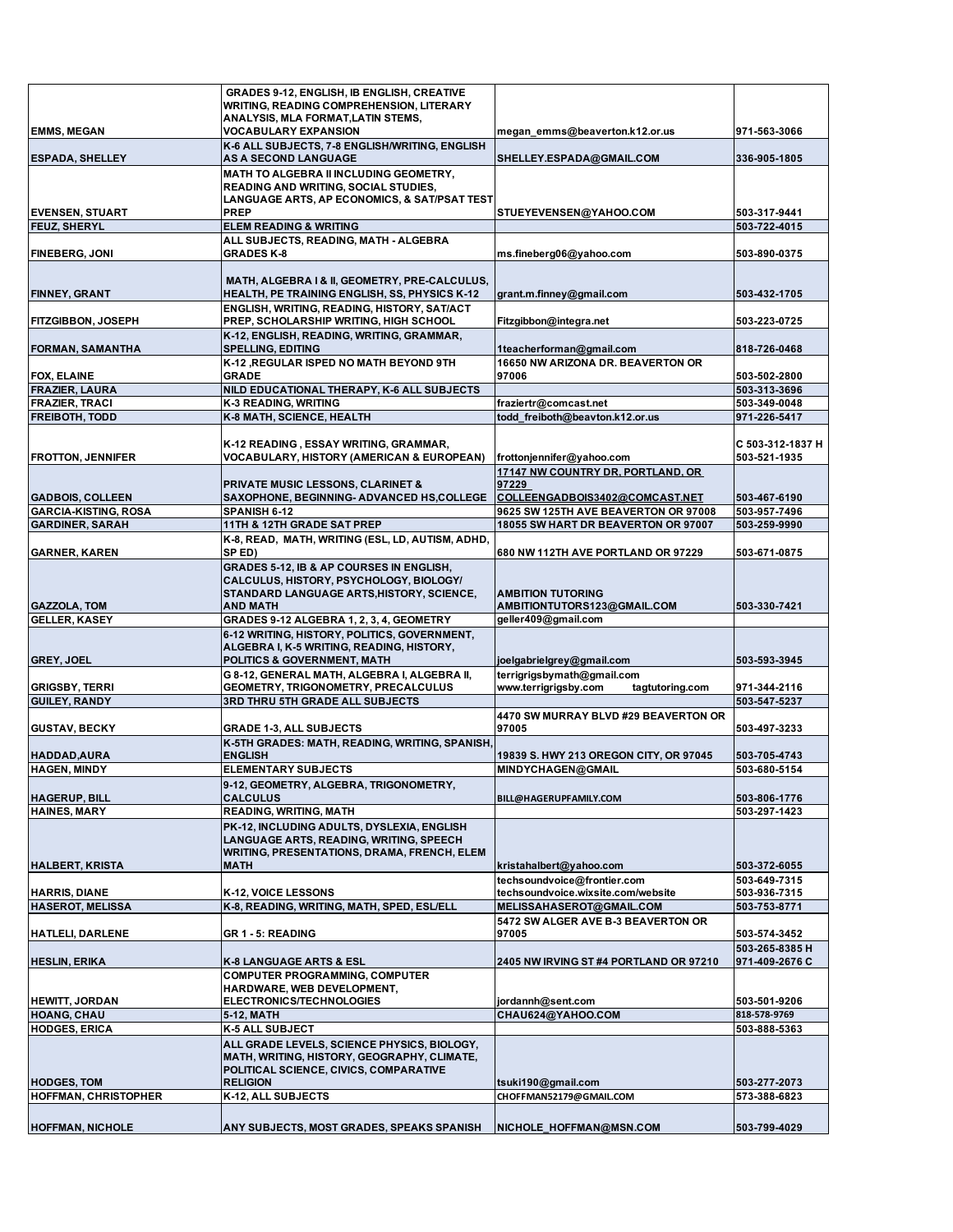| <b>HOLMES, RIAN</b>                                | VIOLIN, GUITAR, SIGHT SEEING/ALL SKILLS, MUSIC<br>THEORY, ALL GRADES AND AGES                   | RIANMSHOLMES@YAHOO.COM                                          | 503-330-6170                 |
|----------------------------------------------------|-------------------------------------------------------------------------------------------------|-----------------------------------------------------------------|------------------------------|
|                                                    |                                                                                                 | 11755 SW DENFIELD ST.                                           |                              |
| <b>HOOPER, JACKIE</b>                              | <b>WRITING, PUBLIC SPEAKING, K-5</b>                                                            | BEAVERTON, OR 97005                                             | 503-515-4000                 |
|                                                    | G 5-12, MATH-ALGEBRA 2, READING W/ SPEED &                                                      |                                                                 |                              |
|                                                    | <b>COMPREHENSION, WRITING, NOTETAKING, STUDY</b>                                                |                                                                 |                              |
| <b>HOREWITCH, SHERI</b><br><b>HOUSEMAN, JOSEPH</b> | <b>SKILLS</b><br><b>GRADE 4-6, ALL SUB</b>                                                      | SHERI246@SBCGLOBAL.NET<br>7280 SW 160TH AVE, BEAVERTON OR 97007 | 925-323-1071<br>503-642-5896 |
|                                                    | <b>GRADES 6-12 ENGLISH, SOCIAL STUDIES, ESSAY</b>                                               |                                                                 |                              |
| <b>HUBBARD, MORGAN</b>                             | <b>WRITING</b>                                                                                  | MORGANHUBBARDTUTOR@GMAIL.COM                                    | 503-709-2398                 |
| <b>HUNT, ANGIE</b>                                 | K-8TH READING, WRITING, MATH                                                                    | 10965 SW HALL BLVD TIGARD, OR 97223                             | 503-956-6375                 |
|                                                    |                                                                                                 | 15220 NW LAIDLAW RD. PORTLAND, OR 97229                         |                              |
| <b>HUNTINGTON LEARNING CENTER</b>                  | K-12, ALL SUBJECTS, SAT/ACT EXAM PREP                                                           | <b>BETHANY VILLAGE</b>                                          | 503-533-5700                 |
| <b>HUNTINGTON LEARNING CENTER</b>                  | K-12, ALL SUBJECTS, SAT/ACT EXAM PREP                                                           | 14649 SW TEAL BLVD BEAVERTON OR 97007                           | 503-524-4744                 |
| HYATT, LANITA                                      | EDUCATIONAL THERAPY, SPED, K-6                                                                  | lanita@lanitahyatt.com www.lanitahyatt.com                      | 503-314-5920                 |
|                                                    | ALL GRADES READING AND WRITING. COLLEGE                                                         |                                                                 |                              |
| <b>INGLETT, PAULA</b>                              | <b>ADMISSIONS SUPPORT &amp; ESSAYS ASSISTANCE,</b><br>PSAT, SAT & ACT PREP- PRIVATE OR SM GROUP | paula inglett@beavton.k12.or.us                                 | 503-810-7097                 |
| <b>INTELLICIRCLE ENRICHMENT</b>                    |                                                                                                 |                                                                 |                              |
| <b>CENTER</b>                                      | K-12 ENGLISH, MATH, WRITING, SCIENCE, TEST PREP                                                 | <b>INFO@INTELLICIRCLE.COM</b>                                   | 503-724-3547                 |
|                                                    | MATH 7, PRE-ALGEBRA, ALGEBRA, BIOLOGY,                                                          |                                                                 |                              |
| <b>IVANS, ANNE</b>                                 | CHEMISTRY, AP BIO, AP CHEM, MATH FOR PHYSICS                                                    | ivansanne@gmail.com                                             | 503-718-1399                 |
|                                                    | GR 1-12: STUDY & ORGANIZATION SKILLS, LIAISON                                                   |                                                                 |                              |
|                                                    | BETWEEN STUDENT & PARENT, SAT/ACT PREP,                                                         |                                                                 |                              |
| <b>IVE, AMY</b>                                    | <b>HOMEWORK HELP</b>                                                                            | AMYIVE1@COMCAST.NET                                             | 5038078689                   |
| <b>JAVENS, NATHAN</b>                              | K-6, MATH, SCIENCE, ENGLISH                                                                     | JAVENSN@GMAIL.COM                                               | 971-724-7855                 |
| <b>JEREMIAH, EMILY</b><br>JHUNJHUNWALA, BELLA      | K-5, ALL SUBJECTS                                                                               | enjeremiah@gmail.com<br>bellajh@gmail.com                       | 503-329-9098<br>503-318-8753 |
|                                                    | <b>GRADES 9-12, READING, WRITING</b><br>BASIC MATH SKILLS, PRE ALGEBRA, ALGEBRA I & II          |                                                                 |                              |
| <b>JOHNSON, AARON</b>                              | <b>GEOMETRY, TRIG./PRE CLACULUS, SAT PREP</b>                                                   | aaronypa@yahoo.com                                              | 503-400-8118                 |
|                                                    |                                                                                                 | 1500 NW BETHANY BLVD STE 185                                    |                              |
| <b>JONATHAN EDUCATION CTR</b>                      | K-12, ALL SUBJECTS, SAT/ACT/AP/IB, EXAM PREP                                                    | BEAVERTON OR 97006 lhong@jecedu.com                             | 503-533-7800                 |
|                                                    |                                                                                                 |                                                                 |                              |
| <b>JOZWIAK, ANDREW</b>                             | 9-12, ALL LEVELS OF MATH & PHYSICS                                                              | ajozwiak@pdx.edu                                                |                              |
| <b>KANGAS, CHRISTINE</b>                           | K-4: LITERACY                                                                                   | delanne55@yahoo.com                                             |                              |
|                                                    | GRADES 6-12, L.A. READING, WRITING, SPEAKING,                                                   |                                                                 |                              |
| <b>KARMAKAR, MEAGYN</b>                            | <b>COLLEGE APPLICATION WRITING</b><br><b>GRADE 4-10 SCIENCE, ENGLISH, ORGANIZATION</b>          | TEACHERTUTOR.76@GMAIL.COM                                       | 503-341-3959                 |
| <b>KARPER, KIM</b>                                 | <b>SKILLS</b>                                                                                   | 6149 SW 161ST PL ALOHA OR 97007                                 | 503-356-8121                 |
|                                                    |                                                                                                 |                                                                 |                              |
|                                                    |                                                                                                 |                                                                 | 503-608-8873                 |
| <b>KARVANDI, VIDA</b><br><b>KELLER, CHRISTENA</b>  | K-8: ALL SUBJECTS, ESL<br>K-5, READING, WRITING, MATH, SCIENCE, SOCIAL                          | vida.k.edu@gmail.com<br>teacherchristena@msn.com                | 503-203-7940                 |
|                                                    |                                                                                                 |                                                                 | H 503-777-2279 C             |
| <b>KERKES, MELISSA</b>                             | <b>SPECIAL EDUCATION TEACHER K-8</b>                                                            | winston hubbard@yahoo.com                                       | 503-539-3426                 |
|                                                    | GRADE 6-10 MATH, PRE-ALGEBRA, ALGEBRA 1 & 2,                                                    |                                                                 |                              |
| <b>KESSLER, MELISSA</b>                            | GEOMETRY, STUDY SKILLS INCLUDING TEST TAKING<br>& ORGANIZATION SKILLS                           | MELISSAKESS@GMAIL.COM                                           | 503-706-6944                 |
| <b>KIERNAN, COLLEEN</b>                            | ESL, K-8 ALL SUBJECTS                                                                           | kiernanco@aol.com                                               | 971-998-4270                 |
| KIM, JEEHEE                                        | ALL LEVELS ESL, MATH THROUGH ALGEBRA II                                                         | JEEHEEKIM2@GMAIL.COM                                            | 503-997-7954                 |
| <b>KIM, SEONG</b>                                  | ALL SUBJECTS-SPECIALTY IN MATH AND SCIENCE                                                      |                                                                 | 503-804-9036                 |
| <b>KING, MEGAN</b>                                 | ALL ELEMENTARY SUBJECTS, COMPUTER SKILLS                                                        | MURY & 6TH AVE. PORTLAND, OR 97230                              | 503-523-8085                 |
|                                                    |                                                                                                 |                                                                 | H-503-643-7530               |
| <b>KINGSBURY, STEPHEN</b>                          | <b>CHEMISTRY, PHYSICS, GRADES 9-12</b>                                                          | skings107@comcast.net                                           | C-503-780-7581               |
|                                                    | 1-4TH READING, LANGUAGE ARTS, MATH, SOCIAL                                                      |                                                                 |                              |
| <b>KIRKPATRICK, JANE</b>                           | <b>STUDIES</b>                                                                                  | 8005 SW 46TH AVE. PORTLAND, OR 97231                            | 503-246-7786                 |
| <b>KNOWLES, ELLEN</b>                              | <b>READING, WRITING, MATH, ESL SPANISH-K-8</b>                                                  | 12245 NW BIG FIR COURT PORTLAND, OR<br>97232                    | 503-706-5479                 |
| <b>KRAMER, DENNIS</b>                              | <b>K-10, MATH</b>                                                                               | REMARKDS@GMAIL.COM                                              | 503-547-5114                 |
|                                                    |                                                                                                 |                                                                 |                              |
| KUMAR, PREMILA                                     | 9-10 ACCOUNTING, BOOKKEEPING, ECONOMICS                                                         | prekumar44@yahoo.com                                            | 503-645-9375                 |
| <b>KURCZEWSKI, SHERRI</b>                          | READING K-12, ENGLISH & WRITING 4-12                                                            | 16323 NW GRAF ST PORTLAND OR 97229                              | 503-645-7886                 |
|                                                    | K-7, ALL SUBJECTS, K-12, HUMANITIES, SOCIAL                                                     |                                                                 |                              |
| KYANKO, JACKIE                                     | <b>STUDIES</b>                                                                                  | jkyanko@comcast.net                                             | 503-853-0399                 |
|                                                    | AP/IB CHEMISTRY, GRADE 9-10 PHYSICS,<br><b>CHEMISTRY, GRADE 6-8 GENERAL SCIENCE</b>             | HILLARYLAUDER@GMAIL.COM                                         | 585-981-9924                 |
| <b>LAUDER, HILLARY</b><br><b>LEAVITT, ERIC</b>     | <b>BIOLOGY, CHEMISTRY, PHYSICS</b>                                                              | 115 SE 8TH HILLSBORO OR 97123                                   | 503-869-6566                 |
|                                                    | GRADES 9-12, MATH, SPANISH, BIOLOGY,                                                            |                                                                 |                              |
| <b>LEDESMA, JOHN</b>                               | <b>CHEMISTRY, PHYSICS</b>                                                                       | surfaceplasmons@gmail.com                                       | 503-490-7734                 |
|                                                    | ALL GRADES, ALL SUBJECTS, AMTH, READING,                                                        | <b>21614 SW DAKOTA CIRCLE TUALATIN</b>                          |                              |
| LEE, RICK                                          | WRITING                                                                                         | RICHARD_LEE@BEAVERTON.K12.OR.US                                 | 971-267-9502                 |
|                                                    |                                                                                                 | www.risingstarchineseschool.com                                 |                              |
| <b>LEE, VIVIEN</b>                                 | <b>K-12 MANDARIN CHINESE</b>                                                                    | risingstarchineseschool@gmail.com                               | 971-225-0698                 |
|                                                    | 6-12, PHYSICS AP, MATH ALL LVLS & AP                                                            |                                                                 |                              |
| LIM, DARRELL                                       | <b>EQUIVALENT, ASTRONOMY, GENERAL SCIENCE</b>                                                   | darrellklim.gmail.com                                           | 971-412-1997                 |
| <b>LISCIA, DANIELLE</b>                            | FRENCH, K-12                                                                                    | DANIELLELISCIA@GMAIL.COM                                        | 503-746-4424                 |
| LITTLE, ANGELA                                     | 9-12, GENERAL BIOLOGY, HUMAN ANATOMY &<br>PHYSIOLOGY, AP BIOLOGY                                | little@wchsonline.org                                           | 541-908-6184                 |
|                                                    | HS SPANISH, WRITING, ENGLISH, ESL ALL OTHER                                                     |                                                                 |                              |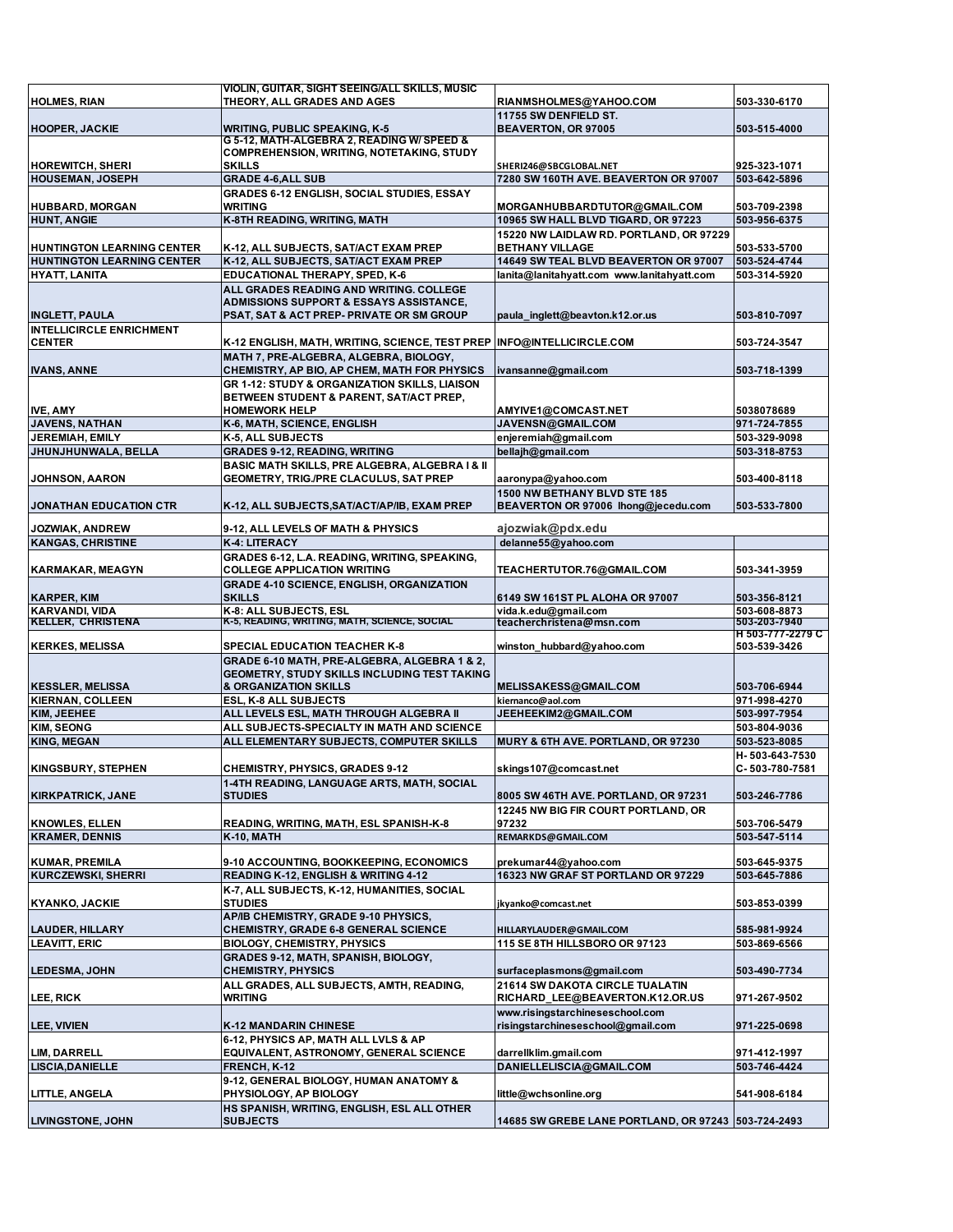| <b>LOUKE, PHYLLIS</b>             | <b>FLUTE (PRIVATE LESSONS)</b>                    | 16800 SW SILER RIDGE LANE BEAVERTON OR<br>97007      | 503-579-6987   |
|-----------------------------------|---------------------------------------------------|------------------------------------------------------|----------------|
|                                   | K-2, ALL SUBJECTS, ESPECIALLY MATH, READING,      |                                                      |                |
| LOVELAND, ELIZABETH               | <b>WRITING</b>                                    | OCEANFLOWER5@YAHOO.COM                               | 503-686-9924   |
| LU, QUN                           | <b>CHINESE</b>                                    | QUNLU8@AOL.COM                                       | 503-645-8583   |
| <b>LUCAS, GREG</b>                | ALL GRADES, SPANISH, FRENCH, ENGLISH              | greg.spanish.french@gmail.com                        | 503-333-6970   |
|                                   |                                                   | 20885 NW ROCK CREEK BLVD. PORTLAND OR 503-645-4333 H |                |
| LUSKY, LINDA R                    | K-8                                               | 97229                                                | 971-409-6173 C |
| <b>LYONS, REKHA</b>               | 6-12 WRITING                                      | lyonsrekha@gmail.com                                 | 971-533-4948   |
|                                   | REMEDIAL MATH SPECIALIST, K-12 MATH, BASIC        |                                                      |                |
|                                   | MATH, PRE-ALGEBRA, ALGEBRA, GEOMETRY,             |                                                      |                |
| <b>MACKINDER, LORI</b>            | ALGEBRA II, TRIGONOMETRY                          | LORI.CLYATT@GMAIL.COM                                | 406-670-6640   |
| <b>MAEBORI, MELISSA</b>           | <b>SPANISH, PSYCHOLOGY</b>                        | maebori09@gmail.com                                  | 971-409-3613   |
|                                   | 6-8 MATH, PRE-ALGEBRA, ALGEBRA AND                | TUTORMAGI@GMAIL.COM Aloha high school                |                |
| <b>MAGI, MAI-LILL</b>             | <b>ORGANIZATION SKILLS</b>                        | area MAILILLM@YAHOO.COM                              | 503-807-8552   |
|                                   | K-12 MATH, CHEMISTRY, PHYSICS, ENVIRONMENTAL      |                                                      |                |
|                                   | <b>SCIENCE, EARTH SCIENCE, TECHNICAL WRITING,</b> |                                                      |                |
|                                   | <b>READING</b>                                    |                                                      | 510-666-7957   |
| <b>MANSELL, SCOTT</b>             |                                                   | dscottmansell@gmail.com                              |                |
|                                   |                                                   | tammy.m.martin@gmail.com                             |                |
| <b>MARTIN, TAMMY</b>              | 9-12, BIOLOGY, AP BIOLOGY, TEST PREPARATION       | www.tammymartin.net                                  | 503-351-2087   |
| <b>MASON, RAZ</b>                 | <b>6-12 MATH &amp; MATH ANXIETY</b>               | mason@masonconsult.net                               | 781-866-9619   |
|                                   | MATH AND PHYSICS ALL LEVELS INCLUDING AP          |                                                      |                |
| <b>MATER, ALEXA</b>               | <b>AND IB</b>                                     | MALEXA@GMAIL.COM                                     | 503-708-1550   |
| <b>MATHEW, LEEDA</b>              | <b>MATH, SCIENCE GRADES 1-5</b>                   |                                                      | 503-503-1160   |
| <b>MATHNASIUM OF SOUTH</b>        |                                                   |                                                      |                |
| <b>BEAVERTON</b>                  | <b>K-12, MATH</b>                                 | southbeaverton@mathnasium.com                        | 503-926-MATH   |
| <b>MCDONALD, CHARLINE</b>         | 3-5, ELL STUDENTS                                 | mcdonald.char@gmail.com                              | 503-680-2361   |
| <b>MCKEE, AUSTIN</b>              | <b>JAPANESE, ENGLISH</b>                          | austincmckee@gmail.com                               | 630-744-9977   |
|                                   | K-12, HOMEWORK SUPPORT; REMEDIAL READING,         |                                                      |                |
| <b>MCNABB, MARGARET</b>           | <b>SPELLING, MATH</b>                             | 4821 SW ADMIRAL ST PORTLAND OR 97221                 | 503-246-3538   |
|                                   |                                                   | paddym 17 @gmail.com<br>365                          |                |
|                                   |                                                   | NW ISLAND CIRCLE B4 BEAVERTON, OREGON                |                |
| <b>MCNAMARA, PATRICK</b>          | <b>COMPUTER SCIENCE, MATH AND PHYSICS</b>         | 97006                                                | 503-320-7036   |
|                                   | GRADES 6-COLLEGE, ALGEBRA I, II, PRE CALCULUS,    |                                                      |                |
|                                   | CALCULUS I, II, III, TRIGONOMETRY, LINEAR         |                                                      |                |
| <b>MEIR VEGA, ISAAC</b>           | ALGEBRA, DIFFERENTIAL EQUATIONS                   | IMV2@PDX.EDU                                         | 619-549-5730   |
|                                   |                                                   |                                                      |                |
|                                   |                                                   | Sarah@ForgeEducation.com                             |                |
| <b>MELLAND, SARAH</b>             | K-12, READING INSTRUCTION, DYSLEXIA SUPPORT       | www.ForgeEducation.com                               |                |
|                                   | EDUCATIONAL DIAGNOSTICIAN, ADD, DYSLEXIA,         |                                                      |                |
|                                   | <b>LEARNING DISABILITES AND STRATEGIES, ALL</b>   | 7739 SW CAPITOL HWY, S 250 PORTLAND                  |                |
| <b>MINTON, KATHERINE</b>          | <b>GRADES</b>                                     | WWW.MINTONLEARNING.COM                               | 503-490-1904   |
| <b>MORGAN, PHYLLIS</b>            | <b>GRADES K-6</b>                                 | 7300 SW 204TH ST APT #1 ALOHA OR 97006               | 503-642-7284   |
|                                   | PHYSICS, PHYSICS C, MATH CALC BC, TEST PREP,      | TMT.TEACHING@GMAIL.COM, TMT-                         |                |
| <b>MORIKAWA, TAKEAKI</b>          | SAT/ACT,                                          | <b>TEACHING.COM</b>                                  | 949-887-5455   |
| <b>MORTON, CHRISTINE</b>          | <b>HS WRITING AND ENGLISH</b>                     | christine.morton007@gmail.com                        | 503-356-6162   |
|                                   | MATH. ALL GRADES UP TO AND INCLUDING PRE-         |                                                      |                |
|                                   |                                                   |                                                      |                |
| <b>MOSER, VIC</b>                 | <b>CALCULUS</b>                                   | VPMOE@HOTMAIL.COM                                    | 805-338-9022   |
|                                   | <b>GRADE 6-12; LANGUAGE ARTS &amp; ENGLISH</b>    |                                                      |                |
| <b>MUELLER, TERRI</b>             | <b>SUBJECTS</b>                                   | tmueller63@yahoo.com                                 | 503-730-1980   |
|                                   | GRADES 6-12-HUMANITIES, SS, LA, WRITING, MATH UP  |                                                      |                |
| <b>MULLOY, PAUL</b>               | <b>TO GEOMETRY</b>                                | paulmulloy@yahoo.com                                 |                |
|                                   | TUTOR IN HOME-VACCINATED, G5-12, MATH,            |                                                      |                |
| <b>MUNZ, WALT</b>                 | <b>CHEMISTRY, PHYSICS, CERTIFIED EXPERIENCED</b>  | TWOTORONE@GMAIL.COM                                  | 503-415-9486   |
|                                   | GEN MATH, ALGEBRA I, GEOMETRY, ADV                | 8875 SW INDIAN HILL LANE BEAVERTON OR                |                |
| <b>MURRAY, THERESA</b>            | ALGEBRA/TRIG, PRE-CALCULUS                        | 97008                                                | 503-313-6821   |
|                                   | K-8 GRADES: MATH, READING, WRITING, SKILLS &      |                                                      |                |
| <b>MUSSER, CHRISTY</b>            | <b>ORGANIZATION</b>                               | <b>CHRISTY.MUSSER@GMAIL.COM</b>                      | 714-369-7765   |
|                                   | TUTORING/COACHING: FRENCH, EXECUTIVE              |                                                      |                |
|                                   | FUNCTION SKILLS, STUDY SKILLS, GRADE 6-12, ALL    | https://www.moniquestable.com/                       |                |
| <b>MYHRE, MONIQUE</b>             | <b>LEVELS</b>                                     | moniquestable4u@gmail.com                            |                |
|                                   |                                                   |                                                      |                |
| <b>MYOGA, MICHIKO</b>             | <b>READING AND MATH</b>                           | 8649 SW SHAWN PLACE PORTLAND OR 97223 503-244-5402   |                |
| <b>NELLIS, STEVE</b>              | K-5 MULTI SUBJECTS, READING                       | steve.nellis@verizon.net                             | 503-313-7020   |
|                                   |                                                   |                                                      |                |
|                                   | K-3 PHONICS BASED READING AND ALL OTHER           |                                                      |                |
| <b>NELSON, LYNN</b>               | <b>SUBJECTS</b>                                   | pinelson@continet.com                                | 503-533-0476   |
|                                   |                                                   |                                                      |                |
| <b>NGUYEN, LOI</b>                | 1-12, MATH, CHEMISTRY, SAT                        | ltnguyen@alumni.princeton.edu                        | 657-341-8887   |
|                                   | 6-12 ALGEBRA I & II, GEOMETRY, PRECALCULUS,       |                                                      |                |
| <b>NICOLI, MICHELE</b>            | TRIGONOMETRY, AP CALCULUS AB & BC                 | michelenicoli721@gmail.com                           | 253-228-4931   |
| <b>NOFFSINGER, SHARON</b>         | K-5, ALL AREAS                                    | 20771 SW ZURICH CT ALOHA OR 97007                    | 503-649-5817   |
| NORDSTROM, SARAH                  | MULTI SUBJECT, READING AND WRITING                | SARAH.NORDSTROM6@GMAIL.COM                           | 971-275-7551   |
|                                   | 5-12 ALL SUBJECTS, STUDY SKILLS, ORGANIZATION,    |                                                      |                |
|                                   | SAT, PSAT, ACT, AP/IB EXAMS, LEARNING             | 1235 SW 16TH AVE, PORTLAND                           |                |
| <b>NORTH AVENUE EDUCATION</b>     | <b>DIFFERENCES</b>                                | info@northaveeducation.com                           | 503-468-6905   |
|                                   |                                                   | www.northwestedu.com                                 |                |
|                                   | K-12, MATH, SCIENCE, READING, WRITING,            | 13306 NW Cornell Rd Suite# 205                       |                |
| <b>NORTHWEST EDUCATION CENTER</b> | <b>ENRICHMENT</b>                                 | Portland, OR 97229                                   | 503-209-7835   |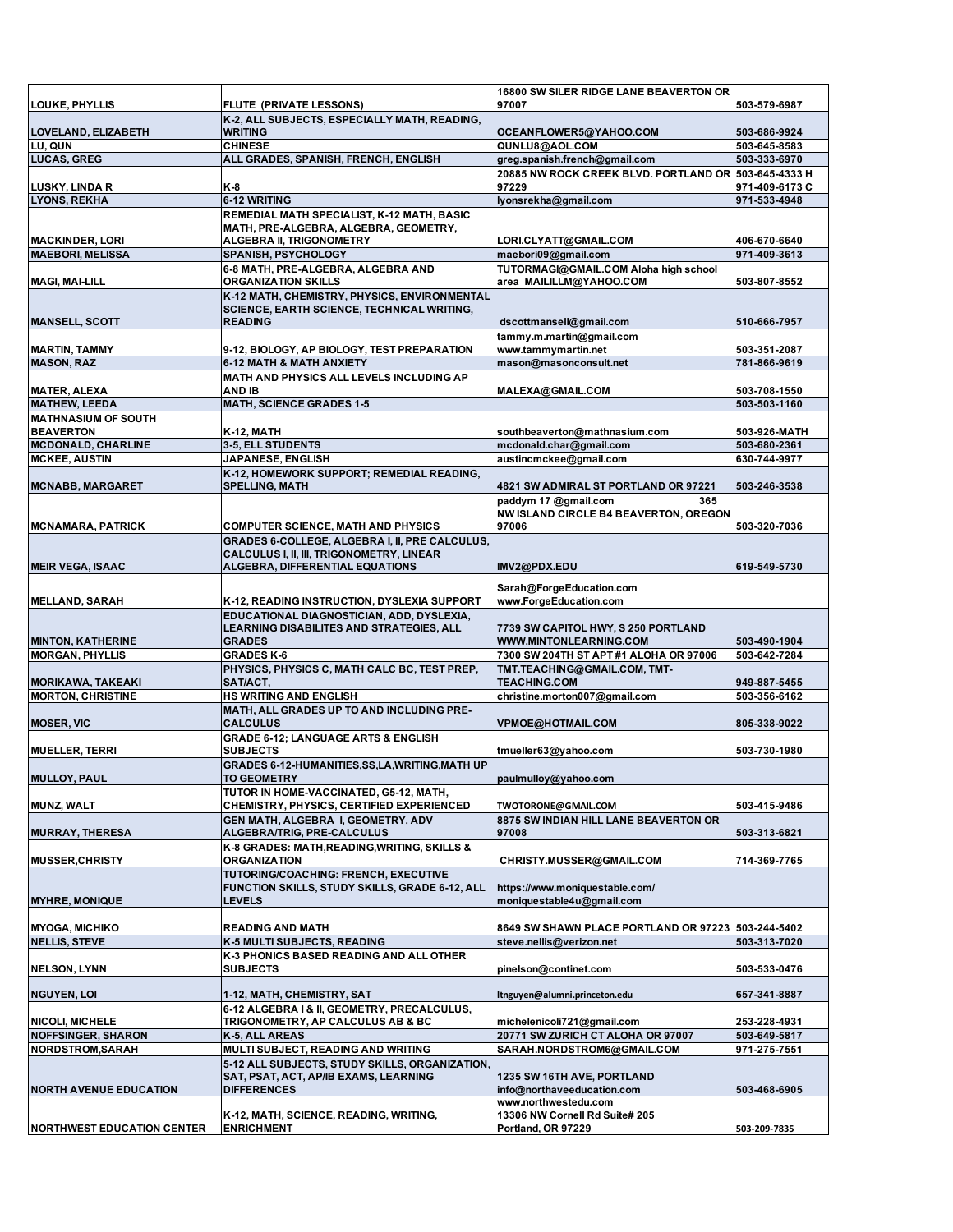|                                                 |                                                                                         | 3800 SW CEDAR HILLS BLVD, SUITE 120                     |                              |
|-------------------------------------------------|-----------------------------------------------------------------------------------------|---------------------------------------------------------|------------------------------|
|                                                 | NORTHWEST NEURODEVELOPMENT   K-12, MATH, READING, WRITING, STUDY SKILLS,                | Email: hello@nwndc.com Website:                         |                              |
| <b>CENTER</b>                                   | <b>ACADEMIC COACHING, ALL SUBJECTS</b>                                                  | NWNDC.COM                                               | 971-317-0153                 |
|                                                 |                                                                                         | david@mandarinsupport.com                               |                              |
| O'BRIEN, DAVID                                  | <b>MANDARIN CHINESE, ALGEBRA</b>                                                        | www.mandarinsupport.com                                 | 503-914-7701                 |
| <b>O'DONNELL, DAN</b>                           | <b>GRADES 3-8, MATH</b>                                                                 | 280 SW 133RD AVE BEAVERTON OR 97005                     | 503-841-7944                 |
| <b>OHANESIAN, LORI</b>                          | PRE-ALGEBRA, ALGEBRA I & II, TRIGONOMETRY,<br>PRE-CALCULUS, AP CALCULUS                 | lorilovesmath.com                                       | 503-453-0079                 |
|                                                 | K-5, EARLY LITERACY SKILLS, BASIC ACADEMIC                                              |                                                         |                              |
| <b>OLSON, CHRIS</b>                             | <b>CONCEPTS, WRITING</b>                                                                | chrisjeffersolson@yahoo.com                             | 503-704-8226                 |
| <b>OMARA, COLLEEN</b>                           | K-5, ALL SUBJECTS                                                                       | Colleenomarateacher@gmail.com                           |                              |
|                                                 | MATH, SAT, ACT, GEN SCI, CHEMISTRY, ACADEMIC                                            | <b>WWW.MOSTLYMATH.COM</b>                               |                              |
| ORLIN, GARY                                     | <b>SUPPORT</b>                                                                          | IGO@MOSTLYMATH.COM                                      | 800-338-5674                 |
| ORTH, TRACI                                     | K-8, READING & BASIC MATH                                                               | 2815 NE 25TH AVE PORTLAND OR 97212                      | 503-680-0951                 |
| <b>OTTER, MARGUERITE</b>                        | <b>GRADES K-5, MATH, WRITING</b>                                                        | MAGGIE.OTTER@GMAIL.COM                                  | 925-247-4663                 |
|                                                 |                                                                                         |                                                         |                              |
| <b>OWENS, DARRELL</b><br><b>PAIK, PRISCILLA</b> | 6-12, MATH & SCIENCE                                                                    | 2745 NW FOREST AVE BEAVERTON OR 97006                   | 503-690-9266<br>503-481-3258 |
| PAK, ROSSHALDE                                  | <b>GRADES K-5, READING, MATH, WRITING</b><br>K-12 ALL SUBJECTS                          | priscilla paik@beaverton.k12.or.us<br>WWW.PDXTUTORS.COM | 503-686-1205                 |
| <b>PARK, KRISTIN</b>                            | K-5, READING, WRITING, MATH                                                             | kristinpark@hotmail.com                                 | 503-267-8783                 |
|                                                 |                                                                                         | 9330 SW TEMPLAR PLACE BEAVERTON, OR                     |                              |
| <b>PARKER DAVIDSON, SALLY</b>                   | K-12, CORE SUBJECTS                                                                     | 97008                                                   | 503-701-2210                 |
|                                                 | K-12 ALL SUBJECTS, SAT, SAT II, ACT, AP, AND IB                                         | 2225 SW VACUNA STREET PORTLAND, OR                      |                              |
| <b>PARLIAMENT TUTORS</b>                        | <b>EXAMS</b>                                                                            | 97219 dgreenberg@parliamenttutors.com                   | 503-664-4155                 |
|                                                 | MATH-MIDDLE SCHOOL-CALCULUS, MATH FOR ACT,                                              | JACK.PATRICK.TEACHER@GMAIL.COM                          |                              |
| PATRICK, JACK                                   | SAT AND COMMON CORE TESTING                                                             | www.patrickeducation.com                                | 503-869-6342                 |
|                                                 | ELEM-ALL SUBJECTS SPECIALIZATION IN READING                                             |                                                         |                              |
|                                                 | AND LEARNING STYLES MIDDLE-LEARNING                                                     |                                                         |                              |
| <b>PAULSON, PEARL</b>                           | <b>STRATEGIES, STUDY SKILLS HS-</b>                                                     | paulson@ipns.com                                        |                              |
|                                                 | <b>WRITING/COMPOSITION</b>                                                              |                                                         | 503-524-8375                 |
|                                                 | 4-8, LANGUAGE ARTS, WRITING, READING, SOCIAL                                            |                                                         |                              |
| PEEK, ADAM                                      | STUDIES, MATH, SCIENCE, ESL                                                             | adam.m.peek@gmail.com                                   | 503-267-3571                 |
|                                                 | K-12 STUDY SKILLS, K-6 ALL SUBJECTS, 7-12 SOCIAL                                        |                                                         |                              |
| <b>PENFIELD, JANET</b>                          | <b>STUDIES &amp; ENGLISH</b>                                                            | janpenf@msn.com                                         |                              |
|                                                 |                                                                                         |                                                         |                              |
| PERI, PADMA                                     | PRE-K - 4, WRITING, READING, MATH                                                       | padmaaisola@yahoo.com                                   | 503-888-4041                 |
| PERLSTEIN, MR. ABRAHAM                          | HS: MATH, SCIENCE (INCL. PHYSICS & CHEMISTRY)<br>READING, WRITING, GERMAN, FRENCH, TIME | 2953 NW SAVIER STREET PORTLAND, OR                      | 503-977-2430                 |
| PETERSON, CHRISTINE                             | <b>MANAGEMENT, SAT PREP</b>                                                             | 97210 PETERFIR@COMCAST.NET                              | 503-227-2268                 |
| PHAM, LIEN                                      | PRE-K - GRADE 5, READING, WRITING, MATH                                                 | MissL.Pham@gmail.com                                    | 832-755-0418                 |
|                                                 |                                                                                         |                                                         |                              |
| PHELPS, KATHARINE                               | K-5, READING                                                                            | www.klpliteracy.com                                     | 503-332-1884                 |
|                                                 | 6-12 READING, WRITING, LITERARY ANALYSIS,                                               | rpippin.net                                             |                              |
| PIPPIN, RACHAEL                                 | <b>HISTORY, BEGINNER SPANISH</b>                                                        | tutor@pippins.net                                       | 208-403-4056                 |
|                                                 | K-8 READING, WRITING, LANGUAGE ARTS, MATH                                               | 1895 NW 137th Ave. Portland Or 97229                    |                              |
| POPE-LAY, DEANN                                 | K-12 LEARNING DISABILITIES                                                              | deannpope@gmail.com                                     | 503-644-9560                 |
| PORTO, MARGARET                                 | <b>ESL</b>                                                                              |                                                         | 503-332-7024                 |
|                                                 | K-5: MATH (ALL), READING, SCIENCE, LANGUAGE                                             |                                                         |                              |
| <b>QUARISHI-MIAN, FARAH</b>                     | ARTS                                                                                    | f.quraishimian@gmail.com                                | 503-332-1171                 |
|                                                 |                                                                                         | 15123 SW Canyon Wren Way, Beaverton, OR                 | 503-336-0654 OR              |
| <b>RAMSEY, JO</b>                               | ALL SUBJECTS AGES 6 TO 17 AND SPECIAL NEEDS                                             | 97007                                                   | 541-840-4133                 |
| RAO, REKHA                                      | 6-8 GRADE MATHEMATICS, HIGH SCHOOL ALGEBRA   teach60A@gmail.com                         |                                                         | 503-439-6005                 |
| <b>REED, BURTON</b>                             | 6-12 SCIENCE, PHYSICS, BIOLOGY                                                          | BURTONREED@GMAIL.COM                                    |                              |
|                                                 | K-5 READING, K-4 MATH, STUDY SKILLS, HELP WITH                                          |                                                         |                              |
| <b>REGALI, ANGIE</b>                            | <b>HOMEWORK</b>                                                                         | apregali@gmail.com                                      | 503-810-7573                 |
|                                                 | 6-12, MATH (AGS 1-3, IB MATH STUDIES, IB MATH                                           |                                                         |                              |
|                                                 | APPLICATIONS, STATS 1-2 PRE-CALCULUS) ELA,                                              |                                                         |                              |
| <b>REIGEL, DAVID</b>                            | ELD, ACT PREP                                                                           | reigeltutoring7@gmail.com                               | 503-753-6265                 |
|                                                 |                                                                                         | 12680 SW CANVASBACK WAY BEAVERTON                       |                              |
| <b>REMPEL, EMILY</b>                            | 7-12, MATH, INCLUDING CALCULUS AND PHYSICS                                              | OR 97007                                                | 503-524-3606                 |
| <b>RESCHKE, MARCI</b>                           | <b>1-7 ALL SUBJECTS</b>                                                                 | marcilr@mac.com                                         | 503-515-6139 cell            |
| REVILLA-HARKER, SANDRA                          | SPANISH 1 THROUGH IB/ ALL LEVELS NATIVE<br><b>SPEAKER</b>                               | sandiux99@yahoo.com                                     |                              |
|                                                 |                                                                                         |                                                         |                              |
| <b>RICCO, CHERISE</b>                           | BIOLOGY, CHEMISTRY, ANY SCIENCE, ALGEBRA K-8                                            |                                                         | 503-703-5960                 |
|                                                 | MATH, WRITING, READING, SCIENCE, GEOLOGY,                                               | 10873 SW NUTCRACKER CT. BEAVERTON, OR 503-579-3625 503- |                              |
| <b>RIDD, DEBORAH</b>                            | <b>BIOLOGY, HEALTH</b>                                                                  | 97007                                                   | 998-8361                     |
|                                                 | <b>GRADE 5-12; ENGLISH/LANGUAGE ARTS &amp;</b>                                          |                                                         |                              |
| <b>RISER, CHRIS</b>                             | <b>HISTORY/SOCIAL STUDIES</b>                                                           |                                                         | 503-705-1883                 |
|                                                 |                                                                                         |                                                         |                              |
| <b>RITCHIE, CAROLYN</b>                         | LANGUAGE ARTS ALL LEVELS; MATH THRU TRIG                                                | 7575 SW 208TH PLACE BEAVERTON OR 97007   503-356-1212   |                              |
|                                                 |                                                                                         |                                                         |                              |
| <b>RITCHIE, MICHELLE</b>                        | <b>GRADES K-12, READING, WRITING</b>                                                    | Michelle ritchie@me.com                                 | 503-347-6187                 |
| <b>ROBINSON, AMANDA</b>                         | <b>MATH: ALL GRADE LEVELS</b>                                                           | AMANDAKROBINSON@MSN.COM                                 | 503-789-2711                 |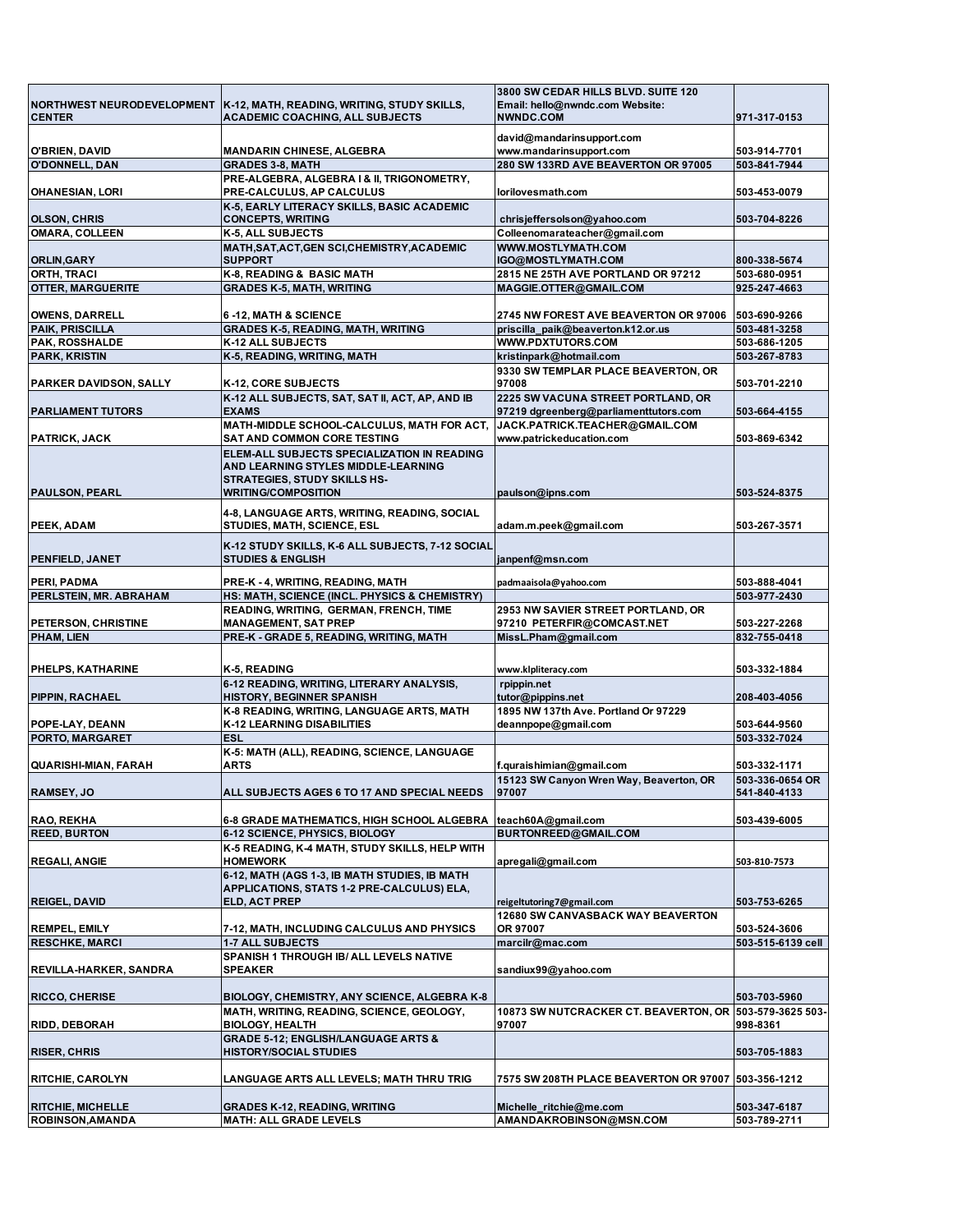| <b>ROMANO, THOMAS</b>                                | <b>GRADES 6-12 ENGLISH, WRITING SKILLS, CREATIVE</b><br><b>WRITING, ART AND SPELLING</b>                                         | thomasromano3829@comcast.net                                          | 541-261-0639                     |
|------------------------------------------------------|----------------------------------------------------------------------------------------------------------------------------------|-----------------------------------------------------------------------|----------------------------------|
| <b>ROSENBAUM, DAVID</b>                              | ALL GRADE LEVELS, MATH, COMPUTER SCIENCE                                                                                         | dir7c4@gmail.com                                                      | 617-710-7126                     |
| <b>ROSS, MEGAN</b>                                   | K-5, ALL SUBJECTS                                                                                                                | meganlindseyross@gmail.com                                            | 971-227-8669                     |
| <b>ROSSETTI, CHRISTINE</b>                           | PK-HIGH SCHOOL, READING, WRITING, SAT PREP,<br>TEST PREP, ENGLISH, ENGLISH AS A SECOND<br>LANGUAGE, BIOLOGY, HISTORY, LITERATURE | wholechildwisdom@gmail.com                                            | 503-866-3562                     |
| <b>ROTH, ALLIE</b>                                   | READING, WRITING, MATH K-8                                                                                                       |                                                                       | 971-219-5432                     |
| <b>ROUSE, LISA</b>                                   | ALL MATH, SAT & ACT PREP                                                                                                         | Ilrouse@yahoo.com 8585 SW TURQUOISE LP<br>BEAVERTON, OR 97007         | 503-803-9312                     |
| <b>ROWLEY, BRIEANNE</b>                              | <b>1-5 MATHEMATICS AND READING</b>                                                                                               | brieanne rowley@beavton.k12.or.us                                     |                                  |
| <b>RUGGLES, NEIL</b>                                 | 9-12, ALGEBRA- AP CALCULUS BC & AP STATISTICS.<br><b>NON -FICTION RESEARCH, WRITING</b>                                          | NMRUGGLES@COMCAST.NET                                                 | 503-626-5207                     |
| <b>SANCHEZ KOPPY, NANCY</b>                          | <b>SPANISH</b>                                                                                                                   |                                                                       | 541-400-0146                     |
|                                                      | K-12 PHONICS BASED READING REMEDIATION,                                                                                          |                                                                       |                                  |
| <b>SANDBERG, KAREN</b>                               | FLUENCY, & COMPREHENSION, LEARNING<br><b>DISABILITIES</b>                                                                        | karenmoonrise@gmail.com                                               | 503-706-0465                     |
| <b>SARDARI, HESAM (SAM)</b>                          | <b>K-12 ALL SUBJECTS</b>                                                                                                         | 12125 SW GREENWOOD ST BEAVERTON OR<br>97005                           | 503-574-3318                     |
|                                                      | K-6, MATH, READING, ORGANIZATION, BEHAVIOR                                                                                       |                                                                       |                                  |
| <b>SAUERS, MIKE</b>                                  | <b>MANAGEMENT, STUDY SKILLS</b>                                                                                                  | msauers8807@gmail.com                                                 | 734-545-0445                     |
| <b>SAVIC, JULIKA</b>                                 | 6-12 GRADE, GERMAN                                                                                                               | juliksavic@comcast.net                                                | 503-718-7738                     |
|                                                      | K-6: Special interest with children that learn in different<br>ways-                                                             |                                                                       |                                  |
| <b>SAVINAR, LEE</b>                                  | auditory, visual, Asperger syndrome, etc. K-6<br><b>SPANISH, ALL K-6 SUBJECTS</b>                                                | Lslearning2 @gmail.com                                                | 503-422-3334                     |
|                                                      |                                                                                                                                  |                                                                       |                                  |
| <b>SCHAFFNER, MICHELLE</b><br><b>SCHAMUHN, TAMMY</b> | 6-12. MATH<br><b>K-9 ALL SUBJECTS</b>                                                                                            | TAMARA17CA@YAHOO.CA                                                   | 503-913-8471<br>503-746-7378     |
|                                                      | GRADE 1-8 ALL SUBJECTS -BILINGUAL SPANISH, HS                                                                                    |                                                                       |                                  |
| <b>SCHERZINGER, JOY</b>                              | <b>SPANISH</b>                                                                                                                   | joy_scherzinger@beaverton.k12.or.us                                   | 646-675-3566                     |
| <b>SCHROCK, YUKO</b>                                 | K-5 MATH, JAPANESE                                                                                                               | 9627 SW LODESTONE DR., BEAVERTON, OR<br>97007 YUKOSCHROCK@HOTMAIL.COM | 503-524-2491                     |
| <b>SCHWARTZ, MICHAEL</b>                             | K-6: READING, WRITING, MATH, SCIENCE                                                                                             | mnmschwartz@frontier.com                                              | 503-64-0231                      |
| <b>SELEEN, SARAH</b>                                 | K-3, ALL SUBJECTS                                                                                                                | sarahseleen@yahoo.com                                                 | (503)914-7117                    |
| <b>SHAH, JYOTI</b>                                   | READING, WRITING K-8, MATH K-12                                                                                                  | atulkshah@hotmail.com                                                 | 503-888-8676                     |
|                                                      |                                                                                                                                  | 4345 NW CHANTICLEER DR #B2 PORTLAND<br>OR 97229                       | 503-533-0131<br>971-327-6885     |
| SHARAD, ANJALI<br><b>SHELDON, LEE</b>                | 5th-8th MATH AND SCIENCE;9-12TH CHEM/AP CHEM<br>9-12, MATH, HISTORY, MECHANICAL ENGINEERING                                      | LSHELDON2@frontier.com                                                | 503-356-8302                     |
| <b>SHORE, JOHN</b>                                   | <b>HIGH SCHOOL MATH</b>                                                                                                          |                                                                       | 503-530-1441                     |
|                                                      |                                                                                                                                  |                                                                       | 503-807-9674                     |
| SHRIVASTAVA, NAMRATA                                 | CHEM, AP CHEM, BIOLOGY, AP BIOLOGY, IB BIOLOGY  NAMRATA  JAY@HOTMAIL.COM<br>LITERATURE, ESSAYS, COLLEGE APPLICATION,             |                                                                       |                                  |
| <b>SHROPSHIRE, COURTNEY</b>                          | MONOLOGUE AND AUDITION COACH, STUDY SKILLS,<br><b>TIME MANAGEMENT</b>                                                            | clydemnestra@yahoo.com                                                |                                  |
|                                                      | ALL LEVELS MATH UP TO ALGEBRA II, SCIENCE 9                                                                                      |                                                                       |                                  |
| <b>SIMMONS, JAYNE</b>                                | & 10 GRADE PHYSICS/CHEMISTRY, HS SOCIAL<br><b>STUDIES</b>                                                                        | jasimmons@comcast.net                                                 | 503-970-6030                     |
|                                                      | ALL LEVELS MATH-SPECIALIZE IN ALGEBRA I,                                                                                         |                                                                       |                                  |
| <b>SINE, ALLISON</b>                                 | <b>GEOMETRY, ALGEBRA II</b><br>8-12: MATH, SCIENCE, SAT MATH, ACT MATH &                                                         | achsine@gmail.com                                                     | 435-773-3523                     |
| <b>SINGHAL, DURGA</b>                                | <b>SCIENCE</b>                                                                                                                   | durga.akhil@gmail.com                                                 | 971-250-2651                     |
|                                                      | K-6 (ALL SUBJECTS), K-8 SPECIAL ED, 6-8 SCIENCE,                                                                                 | 365 S. DOGWOOD DR. CORNELIUS 97113                                    |                                  |
| SMITH, EMILY                                         | <b>READING, WRITING</b>                                                                                                          | emily3smith@gmail.com                                                 |                                  |
|                                                      | AP, IB, STANDARD CHEMISTRY, STANDARD                                                                                             |                                                                       |                                  |
|                                                      | BIOLOGY, SAT & ACT PREP, SAT SUBJECT TESTS BIO                                                                                   |                                                                       |                                  |
| <b>SMITH, GRANT</b>                                  | & CHEMISTRY, ALGEBRA I, II, PRE-CALCULLUS                                                                                        | grantsmi@usc.edu                                                      | 503-984-4342                     |
| <b>SORENSON, ALEX</b>                                | GERMAN, LITERATURE, EUROPEAN HISTORY,<br>ENGLISH LIT/PHILOSOPHY, WRITING                                                         | alexsonso@yahoo.com                                                   | C 971-404-6713 H<br>503-614-9545 |
| <b>SPENCER, MARY</b>                                 | ALL SUBJECTS, K-6                                                                                                                | mspencer68@gmail.com                                                  | 503-627-0118                     |
|                                                      |                                                                                                                                  |                                                                       |                                  |
| STABLEY, ANGELA                                      | <b>MATH-UP TO CALCULUS</b>                                                                                                       | 3325 NW ASHLAND DR BEAVERTON OR 97006 503-614-9795                    |                                  |
|                                                      | 7-12 GRADE, SAT/ACT PREP, LANGUAGE ARTS,                                                                                         |                                                                       |                                  |
|                                                      | <b>WRITING, SOCIAL STUDIES, POLITICAL SCIENCE AND</b>                                                                            |                                                                       |                                  |
| <b>STACK, WILLIAM</b>                                | <b>COLLEGE SUCCESS</b>                                                                                                           | Customtutoringpdx.com                                                 | 503-853-0149                     |
| <b>STANLEY, KATHERINE</b>                            | 3RD TO 6TH GRADE MATH                                                                                                            | katherine stanley@hotmail.com                                         | 503-888-6862                     |
|                                                      | <b>BIOLOGY, CHEMISTRY, PHYSICS AND GENERAL</b>                                                                                   |                                                                       |                                  |
| <b>STANLEY, RICHARD</b>                              | <b>SCIENCE</b>                                                                                                                   | richard stanley@hotmail.com                                           | 971-4049529                      |
| <b>STARR, BRITTANY</b>                               | K-7 MATH, ENGLISH, READING                                                                                                       |                                                                       | 503-467-6537                     |
| <b>STARR, DEBORAH</b>                                | LANGUAGE ARTS, MATH, WRITING, STUDY SKILLS,<br><b>PROBLEM SOLVING</b>                                                            | debster49ers@hotmail.com                                              |                                  |
| <b>STENSRUD, DEBBIE</b>                              | K-8 SPECIAL ED, READNIG, WRITING, SPELLING, K-5<br><b>MATH</b>                                                                   | STENSRUD3@FRONTIER.COM                                                | 503-524-5110                     |
|                                                      | K-12 ADVANCED MATH, BIOLOGY, CHEMISTRY,                                                                                          |                                                                       |                                  |
| <b>STOLTZ, LUANNE</b>                                | <b>PHYSICAL SCIENCE</b>                                                                                                          | LuanneStoltz@gmail.com                                                | 503-504-8682                     |
| <b>STRICKLAND, CLAUDIA</b>                           | K-12, MATH, READING, SPANISH, WRITING                                                                                            | <b>CC STRICK@YAHOO.COM</b>                                            | 503-858-8263                     |
|                                                      |                                                                                                                                  | 7710 SW CANYON DRIVE PORTLAND, OR                                     | 503-292-6796                     |
| <b>SWANSON, WENDY</b>                                | K-3 LITERACY, ELEM                                                                                                               | 97225                                                                 | 503-367-7489                     |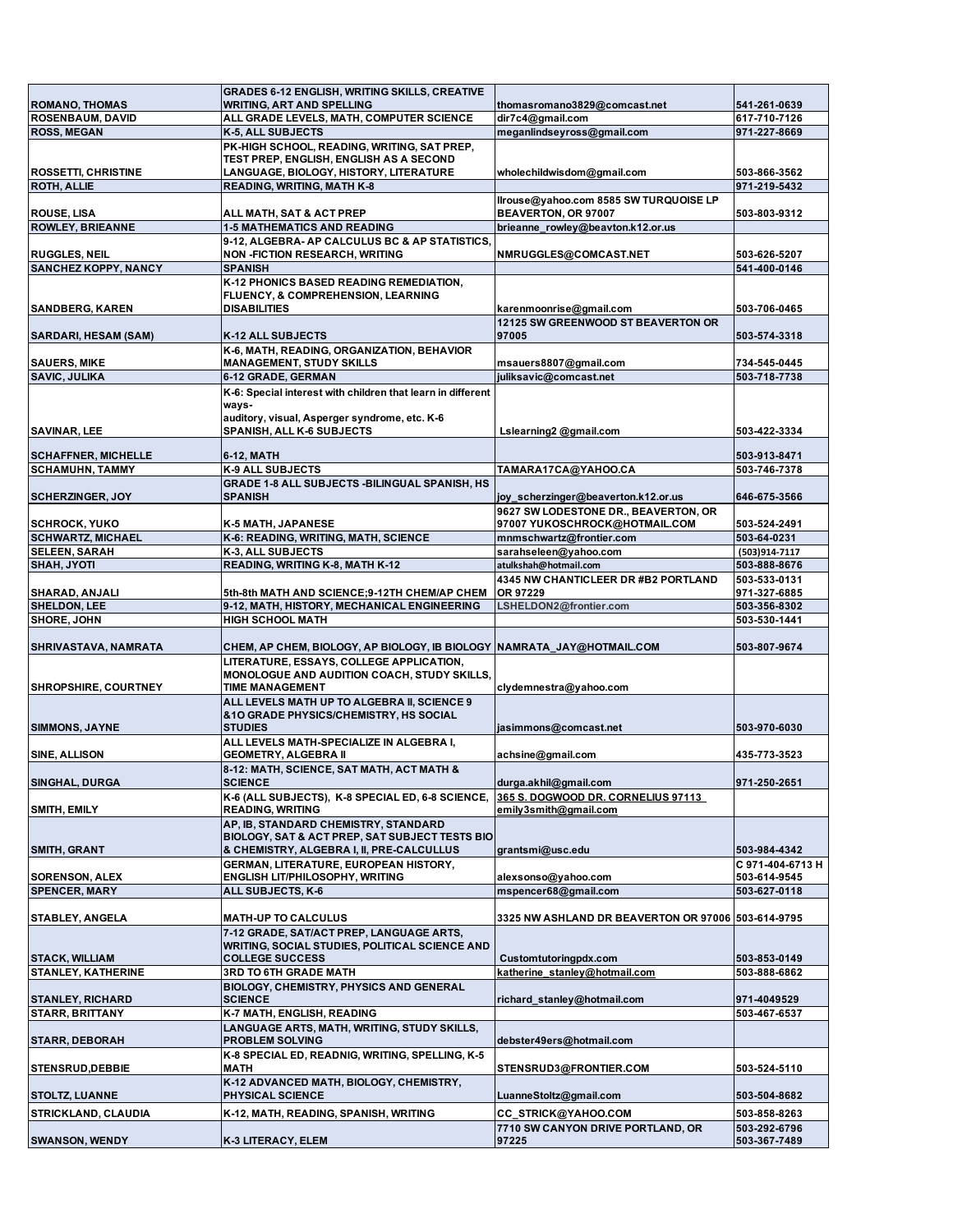| <b>SZUCH, CHARLENE</b>                            | K-6, ALL SUBJECTS                                                                        | chauge@earthlink.net                                                    | 503-341-6983                 |
|---------------------------------------------------|------------------------------------------------------------------------------------------|-------------------------------------------------------------------------|------------------------------|
|                                                   |                                                                                          | <b>14985 NW PERIMETER DR BEAVERTON OR</b>                               |                              |
| <b>TARASCHI, CASSIA</b>                           | <b>HIGH SCHOOL MATH</b>                                                                  | 97006                                                                   | 503-629-5051                 |
|                                                   | ALGEBRA II, TRIGONOMETRY, PRECALCULUS, AP                                                |                                                                         |                              |
| <b>TAYLOR, GRAHAM</b>                             | CALCULUS AB & BC, AP STATISTICS, AP<br>MICROECONOMICS, AP MACROECONOMICS                 |                                                                         | 503-867-5326                 |
|                                                   | 6-12 ALGEBRA, GEOMETRY, TRIGONOMETRY, PRE-                                               | GRAHAMTAYLORTUTORING@GMAIL.COM                                          |                              |
| <b>TAYLOR, SARA</b>                               | <b>CALCULUS, PHYSICS, CHEMISTRY</b>                                                      | STAYLORPAINIST@GMAIL.COM                                                | 971-238-2728                 |
|                                                   |                                                                                          | Taylord4Kidz@comcast.net                                                |                              |
|                                                   |                                                                                          | 1170 SW 170th Ave Suite 100                                             |                              |
| <b>TAYLOR, SHARYL</b>                             | PRE-K - GRADE 3, READING, MATH                                                           | Beaverton, OR 97003                                                     | 503-515-2258                 |
| THOMAS, WILLIAM W                                 | 7TH GR/SCIENCE, SOCIAL STUDIES, READING                                                  | 9511 N IVANHOE ST PORTLAND OR 97203                                     | 503-246-2030                 |
| TILT, AMY                                         | K-8 ALL SUBJECTS, 9-12 MATH                                                              | amytilt@comcast.net                                                     | 503-381-3761                 |
| <b>TOMLINSON, MIKE</b>                            |                                                                                          |                                                                         |                              |
|                                                   | <b>GR 3-6 ALL SUBJECTS</b><br>MIDDLE SCHOOL & HIGH SCHOOL MATH, INCL                     | 15830 SW VILLAGE LN., BEAVERTON OR 97007 503-644-3789                   |                              |
|                                                   | ALGEBRA I, II, GEOMETRY, TRIG, PRE-CALC,                                                 |                                                                         |                              |
| <b>TOTH, MELANIE</b>                              | <b>CALCULUS, STATS</b>                                                                   | M-TOTH@MSN.COM                                                          | 503-504-0975                 |
|                                                   |                                                                                          | www.tutordoctor.com,                                                    |                              |
|                                                   |                                                                                          | mbradley@tutordoctor.com,                                               | 503-372-9713                 |
| <b>TUTOR DOCTOR</b>                               | K-12 ALL SUBJECTS                                                                        | hmalik@tutordoctor.com                                                  | 503-970-1207                 |
|                                                   |                                                                                          | www.tutordoctor.com                                                     |                              |
| <b>TUTOR DOCTOR</b>                               | <b>K-12 ALL SUBJECTS</b>                                                                 | cgriggs@tutordoctor.com                                                 | 503-406-2006                 |
|                                                   | 6-12, ENGLISH, MATH, AP CLASSES, IB CURRICULUM,                                          |                                                                         |                              |
|                                                   | HONOR CLASSES, ESSAYS & CREATIVE WRITING,<br><b>COLLEGE APPLICATION ESSAYS, RESEARCH</b> | tutorvisions-private-reading-writing-<br>portland.com                   |                              |
| <b>TUTOR VISIONS</b>                              | <b>PAPERS, STUDY SKILLS</b>                                                              | davidwolfphd@me.com                                                     | 646-610-9227                 |
|                                                   |                                                                                          | 18335 NW WEST UNION RD SUITE I PORTLAND                                 |                              |
| TUTORING CLUB OF N. BEAVERTON                     | K-12 MOST SUBJECTS                                                                       | OR 97229                                                                | 503-614-0114                 |
| TUTORING CLUB OF TIGARD/S.                        |                                                                                          | 14795 SW MURRAY - SCHOLLS DR SUITE 110                                  |                              |
| <b>BEAVERTON</b>                                  | <b>K-12 MOST SUBJECTS</b>                                                                | <b>BEAVERTON OR 97007</b>                                               | 503-579-9670                 |
|                                                   | 1-8, ALL SUBJECTS, 9-12 WRITING, HISTORY, STUDY                                          | Twebazetutoring@hotmail.com                                             |                              |
| <b>TWEBAZE, LAURA</b>                             | SKILLS, ELL ALL GRADES                                                                   | www.twebazetutoring.weebly.com                                          | 503-545-7307                 |
|                                                   | ADVANCED MATH, AP, IB, PRE-CALCULUS, ALGEBRA                                             | paul@twetenphotography.com                                              |                              |
| <b>TWETEN, PAUL</b>                               | II, PHYSICS, CHEMISTRY                                                                   |                                                                         | 503-234-2093                 |
| <b>VALDEZ, SANDRA</b>                             | SPANISH, K-12                                                                            |                                                                         | 503-931-5079                 |
|                                                   |                                                                                          |                                                                         |                              |
| <b>VEGA-SMITH, MELISSA</b>                        | K-6, SPECIALIZE IN READING & WRITING                                                     | ETHOS2DUR@GMAIL.COM                                                     | 503-858-0472                 |
|                                                   | K-12 MATH (BASIC MATH, PRE-ALGEBRA, ALGEBRA,                                             |                                                                         |                              |
| <b>VELDHUIZEN, LINDA</b>                          | GEOMETRY, TRIG., PRE-CALC), K-12 SCIENCE<br>(GENERAL, BIOLOGY, CHEMISTRY)                | 1547 NW BENFIELD DRIVE PORTLAND, OR<br>97229 linda.veldhuizen@gmail.com | 503-206-6877                 |
|                                                   |                                                                                          |                                                                         | 503-746-6963 503-            |
| <b>VIALE, CHERYL</b>                              | K-4 READING, WRITING, MATH, SPANISH                                                      | CHERYLV26@GMAIL.COM                                                     | 593-9071                     |
|                                                   | ARITHMETIC, ALGEBRA I/II, GEOMETRY,                                                      |                                                                         |                              |
|                                                   | TRIGONOMETRY, PRE-CALCULUS I, CALCULUS I/II,                                             |                                                                         |                              |
|                                                   | AP STATS, PHYSICAL SCIENCE, CHEMISTRY,                                                   |                                                                         |                              |
| <b>VIDAL, ROBERTO</b>                             | PHYSICS, EXPERTISE BUILDING LAB REPORTS                                                  | rvidal68@hotmail.com                                                    | 971-337-5330                 |
| <b>VIDYARTHI, MRS.</b>                            | <b>GR 1-12: MATH</b>                                                                     | 12965 CORNELL ROAD PORTLAND OR 97229                                    | 971-732-5155                 |
| <b>VOGET, DR. ANTIONETTE</b>                      | FRENCH, GERMAN, SPANISH                                                                  | 5350 SW 180TH APT #41 ALOHA, OR 97007                                   | 503-848-2608                 |
|                                                   | MATH, SCIENCE, ENGLISH COMPOSITION FOR HIGH-                                             |                                                                         | 503-913-1137                 |
| <b>VORVICK, JANET</b><br>WACHSMUTH, ANDREW        | <b>FUNCTIONING SPECTRUM STUDENTS</b><br>ALGEBRA II, MATH GRADE 3-10                      | JANETV1245@OUTLOOK.COM<br><b>BEAVERTON/TIGARD AREA</b>                  | 503-278-1070                 |
| <b>WALKER, MEGAN</b>                              | <b>K-5 ALL SUBJECTS</b>                                                                  | meg_walker03@yahoo.com                                                  | 503-804-3669                 |
|                                                   |                                                                                          | 11147 SW PARTRIDGE LOOP BEAVERTON OR                                    |                              |
| <b>WALL, ASHLEY</b>                               | K-12                                                                                     | 97007                                                                   | 503-997-5469                 |
| <b>WALL, THEA</b>                                 | K-3, READING, WRITING, MATH                                                              | THEAWALL2360@GMAIL.COM                                                  | 503-997-8638                 |
|                                                   | 8-12, MATH, ALGEBRA, GEOMETRY, STATISTICS, PRE-                                          |                                                                         |                              |
| <b>WANNER, RITA</b>                               | CALCULUS, CALCULUS                                                                       | ritaandthreeboys@gmail.com                                              | 503-516-5900                 |
|                                                   |                                                                                          |                                                                         |                              |
| <b>WASSERMAN, LORRY</b>                           | <b>MIDDLE SCHOOL MATH</b>                                                                | 13700 NW BRIDLE LANE PORTLAND OR 97229 503-531-0978                     |                              |
|                                                   | HS MATH: PRE-ALGEBRA, ALGEBRA I, II; GEOMETRY,                                           |                                                                         |                              |
| <b>WIDMAN, DENNIS</b>                             | <b>GENERAL MATH GRADE 3-12TH</b>                                                         | dwidman66@yahoo.com                                                     | 503-747-4443                 |
| <b>WIDMAN, JEAN ANN</b>                           | READING AND READING COMPREHENSION                                                        | jeanannw@sbcglobal.net                                                  | 503-747-4443                 |
|                                                   | JAPANESE, SPANISH, FRENCH, ESOL, ENGLISH,                                                |                                                                         | H 503-648-7146 C             |
| <b>WIIG, LAURENCE "LONNIE"</b>                    | <b>HISTORY</b>                                                                           | lwiig@hotmail.com                                                       | 503-804-6835                 |
| <b>WILHELMI, KATHY</b><br><b>WILLIAMS, ANGELA</b> | ALL SUBJECTS K-3, DRAWING<br>K-8 MATH, READING                                           | KRWILHELMI@YAHOO.COM<br>POOH1623@HOTMAIL.COM                            | 503-583-3817<br>503-747-4311 |
|                                                   |                                                                                          |                                                                         |                              |
| <b>WILLIAMS, VICKI</b>                            | K-6, MATH, ENGLISH, SOCIAL STUDIES, SCIENCE, ESL jist4bizniss@gmail.com                  |                                                                         | 909-283-2889                 |
|                                                   | READING FLUENCY, MATHEMATICS, DECODING,                                                  |                                                                         |                              |
|                                                   | STUDY SKILLS, COMPREHENSION, ALL SUBJECTS                                                |                                                                         |                              |
|                                                   | FOR ALL STUDENTS INCLUDING DYSLEXIC                                                      |                                                                         |                              |
| <b>WILLIS, DIRK</b>                               | <b>CHILDREN K-8</b>                                                                      | kruapirate@gmail.com                                                    | 907-575-5329                 |
| <b>WILSON, PATRICIA</b>                           | SPANISH LEVELS 1-4 AP, IB/NATIVE SPEAKER                                                 | spanishondemand@icloud.com                                              | 503-320-5812                 |
| <b>WOGSBERG, GAIL</b>                             | K-12: MATH, SCIENCE, ENGLISH/LIT/GRAMMAR,<br><b>GERMAN, MS OFFICE, GRAPHIC ARTS</b>      | TutorGail@gmail.com<br>Beaverton, OR                                    | 503-702-6574                 |
|                                                   |                                                                                          |                                                                         |                              |